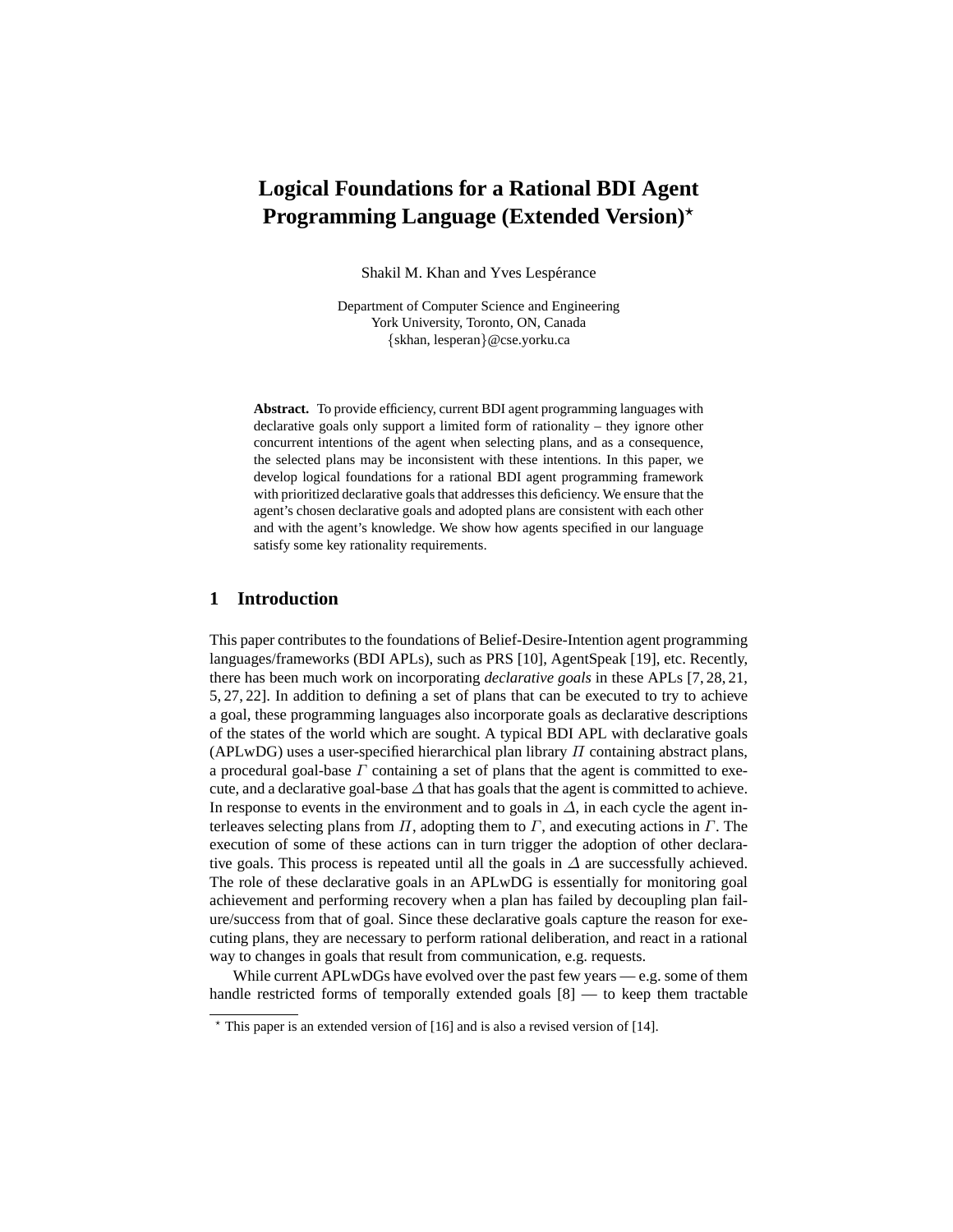and practical, they sacrifice some principles of rationality. In particular, while selecting plans to achieve a declarative goal, they ignore other concurrent intentions of the agent. As a consequence, the selected plan may be inconsistent with the agent's other intentions. Thus the execution of such an intended plan can render other contemporary intentions impossible to bring about. Also, these APLwDGs typically rely on syntactic formalizations of declarative goals, subgoals, and their dynamics, whose properties are often not well understood.

Apart from this, there has been work that focuses on maintaining consistency of a set of concurrent intentions. For example, Clement et al. [3, 4] argue that agents should be able to reason about abstract HTN plans and their interactions before they are fully refined. They propose a method for deriving summary information (i.e. external preconditions and effects) of abstract plans and discuss how this information can be used to coordinate the interactions of plans at different levels of abstractions. Thangarajah et al. [26] use such summary information to detect and resolve conflicts between goals at run time. Horty and Pollack [9] propose a decision theoretic approach to compute the utility of adopting new (non-hierarchical) plans, given a set of already adopted plans. While some of these approaches can be integrated in APLs (e.g. [26]), they leave out many aspects of rationality (e.g. they do not say what the agent should do if external interference makes two of her intentions permanently incompatible), and do not deal with declarative goals.

In this paper, we develop a logical framework for a rational BDI APL with prioritized declarative goals called Simple Rational APL (SR-APL, henceforth), that addresses these deficiencies of previous APLwDGs. Our framework combines ideas from the situation calculus-based Golog family of APLs (e.g. [6]), our expressive semantic formalization of prioritized goals, subgoals, and their dynamics [13, 15], and work on BDI APLs. We ensure that the agent's chosen declarative goals and adopted plans are consistent with each other and with the agent's knowledge. In doing this, we must address two fundamental questions about rational agency: (1) *What does it mean for a BDI agent to be committed to concurrently execute a set of plans next while keeping the option of further commitments to other plans open, in a way that does not allow procrastination?* (2) *How to ensure consistency between an agent's adopted declarative goals and adopted plans, given that some of the latter might be abstract, i.e. might be only partially instantiated in the sense that they include subgoals for which the agent has not yet adopted a (concrete) plan?* We show how agents specified in our framework satisfy some key rationality requirements. We discuss how new practical programming languages can be developed by restricting the proposed representation and reasoning. Our framework tries to bridge the gap between agent theories and practical APLs by providing a model and specification of an idealized BDI agent whose behavior is closer to what a rational agent does. As such, it allows one to understand how compromises made during the development of a practical APLwDG affect the agent's rationality.

The paper is organized as follows: in the next section, we discuss a motivating example. In Sections 3 and 4, we outline our formal BDI framework. In Section 5, we specify the semantics of SR-APL. In Section 6, we show that in the absence of external interference, our agent behaves in ways that satisfy some key rationality principles. Then in Section 7, we summarize our results and discuss possible future work.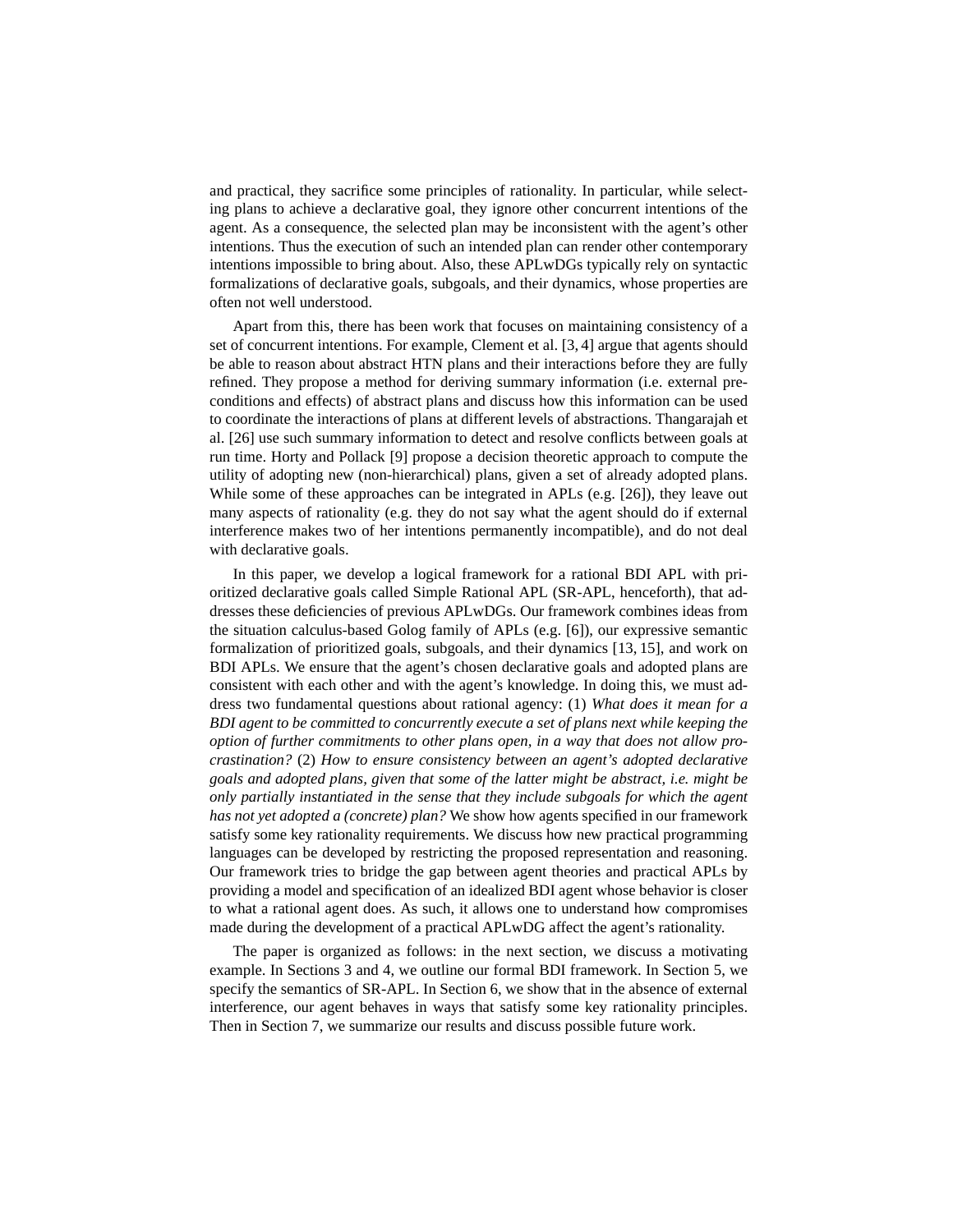### **2 A Motivating Example**

Consider a blocks world domain, where each block is one of four possible colors: blue, yellow, green, and red. There is only a stacking action  $stack(b, b')$ : b can be stacked on b' in state s if  $b \neq b'$ , both b and b' are *clear* in s, and b is *on the table* in s. There are no unstacking actions, so the agent cannot use a block to build two different towers at different times. Assume that there are four blocks,  $B_B$ ,  $B_Y$ ,  $B_G$ , and  $B_R$ , one of each color. the agent knows the *color of* these blocks, and knows that initially all the blocks are on the table and are clear. Now assume that the agent has the following two goals: (1) to eventually have a 2 blocks tower that has a green block on top and a non-yellow block underneath, and (2) to have a 2 blocks tower with a blue block on top and a non-red block underneath; thus  $\Delta = \{ \sqrt{x} \text{Iwr}_{S}^{G}, \sqrt{x} \text{Iwr}_{R}^{B} \}$ , where  $\text{Twr}_{C_2}^{C_1} =$  $\exists b, b'$ . OnTbl $(b') \wedge \text{On}(b, b') \wedge \neg \text{C}_2(b') \wedge \text{C}_1(b)$ . Suppose our agent's plan library  $\Pi$ has two rules:

$$
\Diamond \text{Twr}_{Y}^{G} : [\text{OnTbl}(b) \land \text{OnTbl}(b') \land b \neq b' \land \text{Clear}(b) \land \text{Clear}(b') \land \neg Y(b) \land G(b')] \leftarrow stack(b', b), \Diamond \text{Twr}_{R}^{B} : [\text{OnTbl}(b) \land \text{OnTbl}(b') \land b \neq b' \land \text{Clear}(b) \land \text{Clear}(b') \land \neg R(b) \land B(b')] \leftarrow stack(b', b).
$$

That is, if the agent has the goal to have a green and non-yellow tower and knows about a green block  $b'$  and a distinct non-yellow block  $b$  that are both clear and are on the table, then she should adopt the plan of stacking  $b'$  on  $b$ , and similarly for the goal of having a blue and non-red tower.

Now, consider a typical APLwDG, that (without considering the overall consistency of the agent's intentions) simply select plans from  $\Pi$  for the agent's goals in  $\Delta$  and eventually executes them in an attempt to achieve her goals. We claim that such an APL is not always sound and rational. For instance, according to this plan library, one way of building a green non-yellow (and a blue non-red) tower is to construct a green-blue (a blue-green, respectively) tower. While these two plans are individually consistent, they are inconsistent with each other, since the agent has only one block of each color. Thus a rational agent should not adopt these two plans. However, it can be shown that the following would be a legal trace for our blocks world domain in such an APL:

$$
\langle \{\},\varDelta\rangle \Rightarrow \langle \{\sigma_1\},\varDelta\rangle \Rightarrow \langle \{\sigma_1,\sigma_2\},\varDelta\rangle \Rightarrow \langle \{\sigma_2\},\{\Diamond \text{Tur}_{\bar{Y}}^G\}\rangle.
$$

The agent first moves to configuration  $\langle {\{\sigma_1}\}, \Delta \rangle$  by adopting the plan  $\sigma_1 = stack(B_B,$  $B_G$ ) in response to  $\sqrt{\text{Tw}_{R}^B}$ , then to  $\langle {\{\sigma_1, \sigma_2\}, \Delta \rangle}$  by adopting  $\sigma_2 = stack(B_G, B_B)$ to handle  $\langle \text{Tw}_{\overline{Y}}^G$ , and then to  $\langle \{\sigma_2\}, \{\langle \text{Tw}_{\overline{Y}}^G \} \rangle$  by executing the intended action  $\sigma_1$ . At this point, the agent is stuck and cannot complete successfully. Thus, in such an APL, not only is the agent allowed to adopt two inconsistent plans, but the execution of one of these plans makes other concurrent goals impossible (e.g. the execution of  $stack(B_B, B_G)$  makes  $\Diamond \text{Twr}_{\overline{Y}}^G$  impossible to achieve).

The problem arises in part because actions are not reversible in this domain; there is no action for moving a block back to the table or for unstacking it. This is common in real world domains, for instance, most tasks with deadlines or resources, e.g. doing some errands before noon, a robot delivering mail without running out of battery power,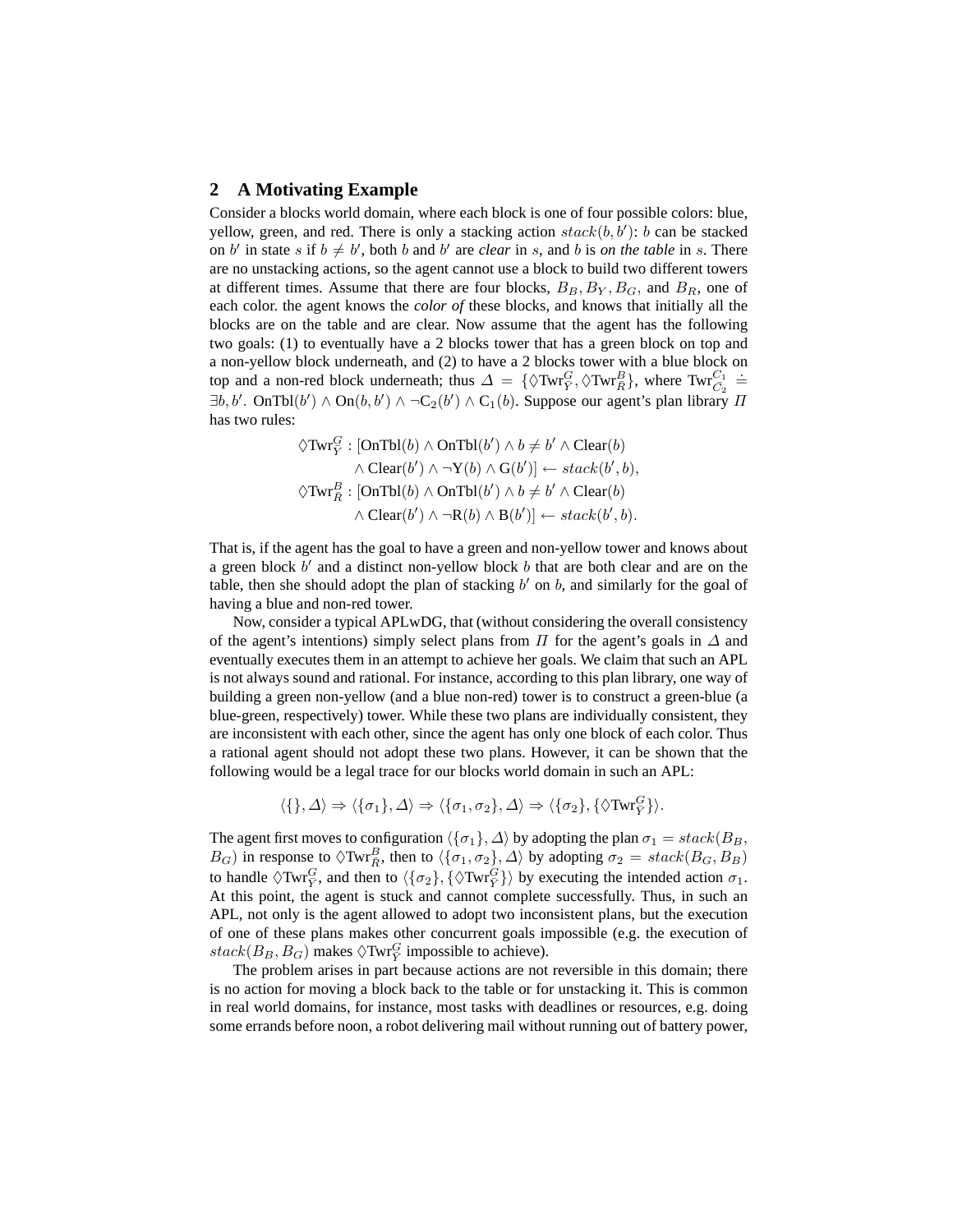etc. While such irrational behavior could in principle be avoided by using appropriate conditions in the antecedent of the plan-selection rules (e.g. by stating that the agent should only adopt a given plan if she does not have certain other goals), this puts an excessive burden on the agent programmer. Ideally, such reasoning about goals should be delegated to the agent.

### **3 Preliminaries**

Our base framework for modeling goal change is the situation calculus as formalized in [17, 20]. In this framework, a possible state of the domain is represented by a situation. There is a set of initial situations corresponding to the ways the agent believes the domain might be initially, i.e. situations in which no actions have yet occurred. Init( $s$ ) means that  $s$  is an initial situation. The actual initial state is represented by a special constant  $S_0$ . There is a distinguished binary function symbol do where  $do(a, s)$  denotes the successor situation to  $s$  resulting from performing the action  $a$ . Thus the situations can be viewed as a set of trees, where the root of each tree is an initial situation and the arcs represent actions. Relations (and functions) whose truth values vary from situation to situation, are called relational (functional, respectively) fluents, and are denoted by predicate (function, respectively) symbols taking a situation term as their last argument. There is a special predicate  $Poss(a, s)$  used to state that action a is executable in situation s. Finally, the function symbol Agent(a) denotes the agent of action a.

We use a theory  $D$  that includes the following set of axioms:<sup>1</sup> (1) action precondition axioms, one per action a characterizing  $Poss(a, s)$ , (2) successor state axioms (SSA), one per fluent, that succinctly encode both effect and frame axioms and specify exactly when the fluent changes [20], (3) initial state axioms describing what is true initially including the mental states of the agents, (4) axioms identifying the agent of actions, one per action a characterizing Agent $(a)$ , (5) unique name axioms for actions, and (6) domain-independent foundational axioms describing the structure of situations [17].

Following [23], we model knowledge using a possible worlds account adapted to the situation calculus.  $K(s', s)$  is used to denote that in situation s, the agent thinks that she could be in situation  $s'$ . Using  $K$ , the knowledge of an agent is defined as: Know $(\Phi, s) \doteq \forall s'$ .  $K(s', s) \supset \Phi(s')$ , i.e. the agent knows  $\Phi$  in s if  $\Phi$  holds in all of her  $K$ -accessible situations in s.  $K$  is constrained to be reflexive, transitive, and Euclidean in the initial situation to capture the fact that agents' knowledge is true, and that agents have positive and negative introspection. The dynamics of knowledge is specified by providing a SSA for  $K$  that supports knowledge expansion as a result of sensing actions [23] and some *informing* communicative actions [12]. As shown in [23], the constraints on K continue to hold after any sequence of actions since they are preserved by the SSA for K. We also assume that the agent is aware of all actions.

To support modeling temporally extended goals, we introduced a new sort of *paths* along with an axiomatization for paths in [13]. A path is essentially an infinite sequence of situations, where each situation along the path can be reached by performing some *executable* action in the preceding situation. We use (possibly sub/super-scripted) variables p to denote paths. There is a predicate  $OnPath(p, s)$ , meaning that the situation s

<sup>&</sup>lt;sup>1</sup> We will be quantifying over formulae, and thus assume  $D$  includes axioms for encoding of formulae as first order terms, as in [25]. We will also be using lists of programs, and assume that  $D$  includes an axiomatization of lists.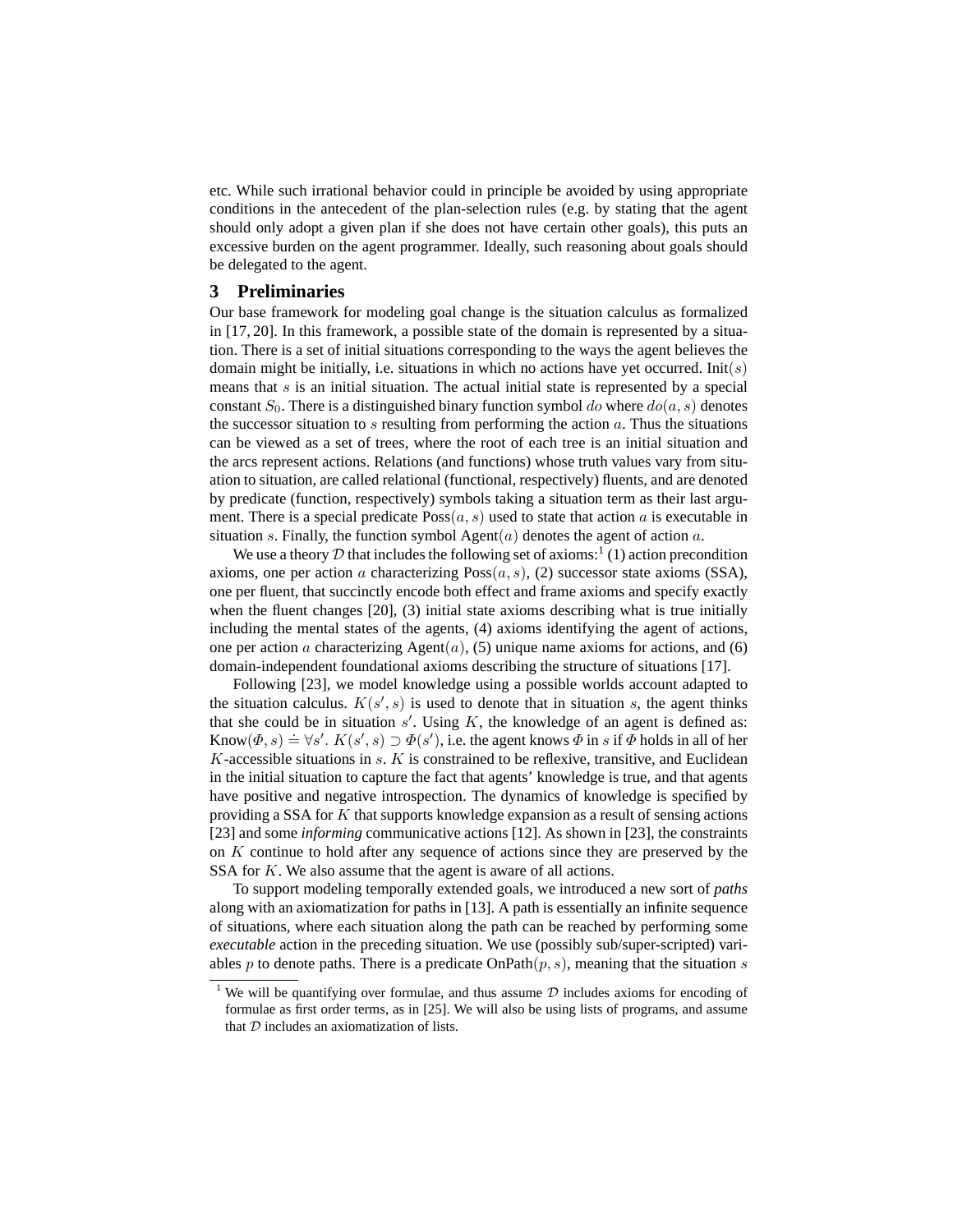is on path p. Also, Starts $(p, s)$  means that s is the starting situation of path p. A path p starts with  $s$  iff  $s$  is the earliest situation on  $p$ .

We use  $\Phi(s), \Psi(s), \cdots$ , etc. to denote *state formulae* in the context of knowledge (and  $\phi(p), \psi(p), \cdots$ , etc. for *path formulae* in that of goals), each of which has a free situation variable s (path variable p, respectively).  $s$  (and  $p$ ) will be bound by the context where the formula  $\Phi(s)$  (and  $\phi(p)$ , respectively) appears. Where the intended meaning is clear, we sometimes suppress the situation variable (path variable) from  $\Phi, \Psi, \cdots$ , etc.  $(\phi, \psi, \dots)$ , etc. respectively). Also, we often use now to refer to a placeholder constant that stands for the current situation.

We will use some useful constructs that are defined in [13]. A state formula Φ *eventually holds* over the path p if  $\Phi$  holds in some situation that is on p, i.e.:  $\Diamond \Phi(p) \doteq$  $\exists s'$ . OnPath $(p, s') \wedge \Phi(s')$ . Secondly, Suffix $(p', p, s)$  means that path  $p'$  is a suffix of another path p w.r.t. a situation s; Suffix $(p', p, s)$  holds iff s is on p, and p' is the subpath of p that starts with s. Finally, SameHist( $s_1, s_2$ ) means that the situations  $s_1$  and  $s_2$ share the same history of actions, but perhaps starting from different initial situations.

#### **4 Formalization of Prioritized Goals**

In [13], we proposed a logical framework for modeling *prioritized goals* and their dynamics. In that framework, an agent can have multiple *goals* or *desires* at different priority levels, possibly inconsistent with each other. We specify how these goals evolve when actions/events occur and the agent's knowledge changes. We define the agent's *chosen goals* or *intentions*, i.e. the goals that the agent is actively pursuing, in terms of this goal hierarchy. In that framework, agents constantly optimize their chosen goals. To this end, we keep all prioritized goals in the goal-base unless they are explicitly dropped. At every step, we compute an optimal set of chosen goals given the hierarchy of prioritized goals, preferring higher priority goals, such that chosen goals are consistent with each other and with the agent's knowledge. Thus at any given time, some goals in the hierarchy are *active*, i.e. chosen, while others are *inactive*. Some of these inactive goals may later become active (e.g. if a higher priority active goal that is currently blocking an inactive goal becomes impossible or is dropped) and trigger the inactivation of other currently active (lower priority) goals.

**Goal Semantics** As in [13], we specify the agent's prioritized goals or *p-goals* using accessibility relation/fluent G. A path p is G-accessible at priority level n in situation s if all the goals of the agent at level  $n$  are satisfied over this path and if it starts with a situation that has the same action history as s. The latter requirement ensures that the agent's G-accessible paths are compatible with the actions that have been performed so far. We say that an agent has the p-goal that  $\phi$  at level n in situation s (i.e. PGoal $(\phi, n, s)$ ) iff  $\phi$  holds over all paths that are G-accessible at n in s. A smaller n represents higher priority, and the highest priority level is 0. Thus as in [13], we assume that the set of p-goals are totally ordered according to priority. Note that, in this framework one can evaluate goals over infinite paths and thus can handle arbitrary temporally extended goals; hence, unlike some other situation calculus based accounts where goal formulae are evaluated w.r.t. finite paths (e.g. [24]), in this framework one can handle, for example, unbounded maintenance goals.

As in [13], we allow the agent to have infinitely many p-goals. However in many cases, the modeler will want to specify a finite set of initial p-goals. When a finite num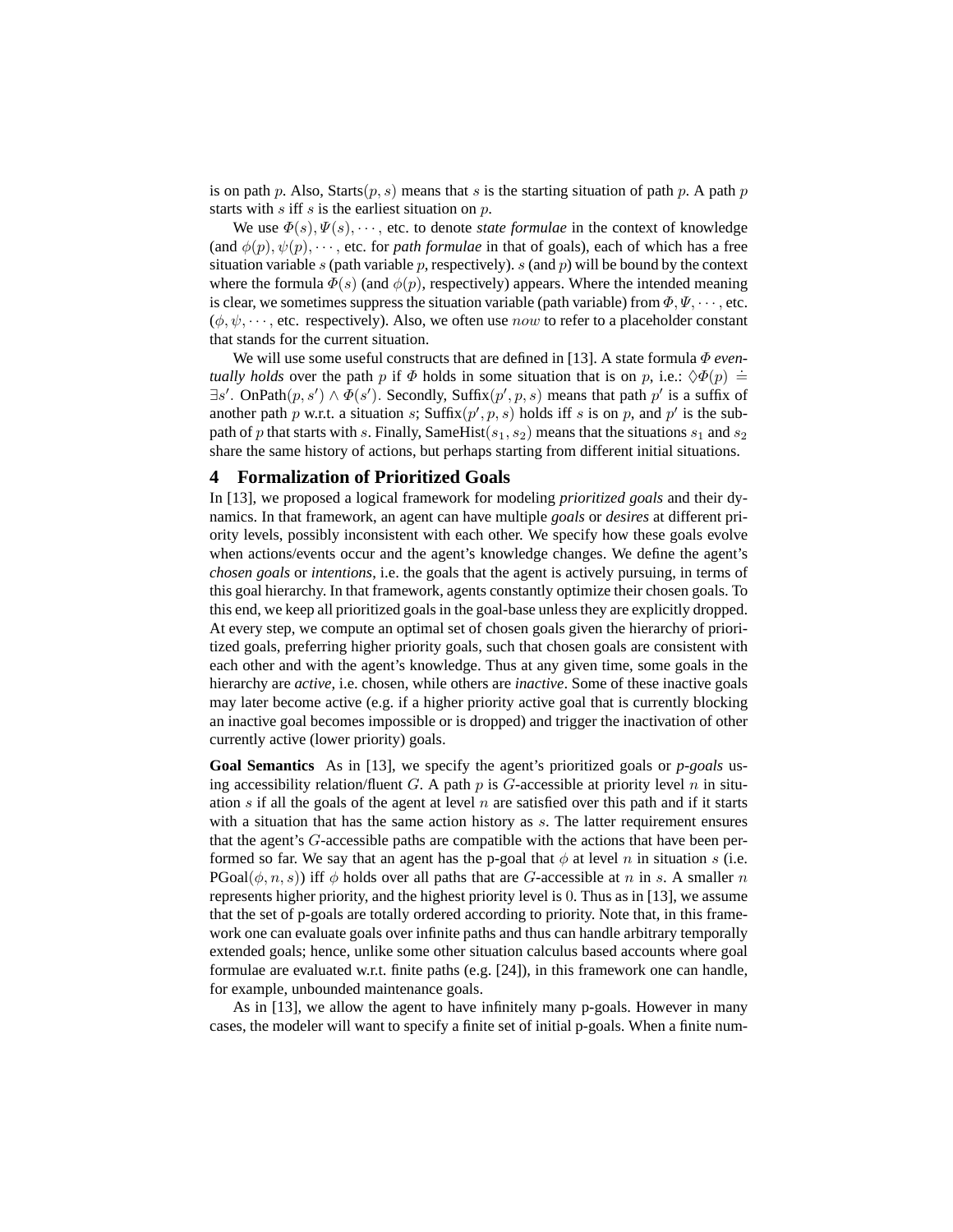ber of p-goals is assumed, we can use the functional fluent  $NPGoals(s)$  to represent the number of prioritized goals that the agent has in situation s. The modeler/programmer will usually provide some specification of the agent's initial p-goals at the various priority levels, using some *initial goal axioms*. For instance, the initial prioritized goals for our blocks world example with domain theory  $\mathcal{D}_{BW}$  can be specified as follows:

(a) 
$$
Init(s) \supset ((G(p, 0, s) \equiv \exists s' \cdot \text{Starts}(p, s') \land \text{Init}(s') \land \Diamond \text{Turf}_{\overline{Y}}^G) \land (G(p, 1, s) \equiv \exists s' \cdot \text{Starts}(p, s') \land \text{Init}(s') \land \Diamond \text{Turf}_{\overline{R}}^B)),
$$
\n(b)  $\forall n, p, s$ .  $Init(s) \land n \geq 2 \supset (G(p, n, s) \equiv \exists s' \cdot \text{Starts}(p, s') \land \text{Init}(s')).$ 

(a) specifies the p-goals of the agent in the initial situations (we assume that the goal  $\sqrt[N]{\text{Tw}_{\overline{Y}}^G}$  has higher priority than  $\sqrt[N]{\text{Tw}_{\overline{R}}^B}$ ); (b) makes  $G(p,n,s)$  true for every path  $p$  that starts with an initial situation for  $n \geq 2$ . Thus at these levels, the agent has the trivial p-goal that she be in an initial situation.

An agent's chosen goals must be realistic. To filter out the paths that are known to be impossible from  $G$ , we define *realistic* p-goal accessible paths: p is  $G_R$ -accessible at level  $n$  in  $s$  if it is  $G$ -accessible at  $n$  in  $s$  and if it starts with a situation that is  $K$ accessible in s. In our framework, an agent has the *realistic p-goal* that  $\phi$  at level n in situation s (i.e. RPGoal $(\phi, n, s)$ ) iff  $\phi$  holds over all  $G_R$ -accessible paths at n in s.

We define chosen goals or *c-goals* using realistic p-goals. Note that an agent's realistic p-goals at various priority levels can be viewed as candidates for her c-goals. Given the set of realistic p-goals, in each situation the agent's c-goals are specified to be those that are in the maximal consistent set of higher priority realistic p-goals. We define this iteratively starting with a set that contains the highest priority realistic p-goal accessible paths, i.e.  $G_R$ -accessible paths at level 0. At each iteration we obtain the intersection of this set with the set of next highest priority  $G_R$ -accessible paths. If the intersection is not empty, a new chosen set of p-goal accessible paths (and p-goals defined by these paths) at level i is obtained. We call a p-goal chosen by this process an *active* p-goal. If on the other hand the intersection is empty, then it must be the case that the p-goal represented by this level is either in conflict with another active higher priority p-goal/a combination of two or more active higher priority p-goals, or is known to be impossible. In that case, that p-goal is ignored (i.e. marked as *inactive*), and the chosen set of p-goal accessible paths at level i is the same as at level  $i - 1$ . To get the prioritized intersection of the set of  $G_R$ -accessible paths up to level n, the process is repeated until  $i = n$  is reached.  $G<sub>∩</sub>(p, n, s)$  is used to denote that in situation s, path p is in the prioritized intersection of  $G_R$ -accessible paths up to level n. We say that a path p is  $G_0$ -accessible in situation s, i.e.  $G_0(p, s)$ , if  $G_0(p, n, s)$  holds for all levels n. Finally, we say that an agent has the c-goal that  $\phi$  in situation s (i.e. CGoal( $\phi$ , s)) if  $\phi$  holds over all  $G_0$ -accessible paths in s. We can show that initially our blocks world agent has the p-goals/c-goals that  $\sqrt{\mathrm{Tw}}_{\overline{Y}}^G$ and  $\Diamond \text{Twr}_{\overline{R}}^B$ , i.e.:  $\mathcal{D}_{BW} \models \forall s$ . Init $(s) \supset \text{CGoal}(\Diamond \text{Twr}_{\overline{Y}}^G \land \Diamond \text{Twr}_{\overline{R}}^B, s)$ .

To get positive and negative introspection of goals, we impose two inter-attitudinal constraints on the  $K$  and  $G$ -accessibility relations in the initial situations. We have shown that these constraints then continue to hold after any sequence of actions since they are preserved by the SSAs for  $K$  and  $G$ . See [11] for details.

**Goal Dynamics** An agent's goals change when her knowledge changes as a result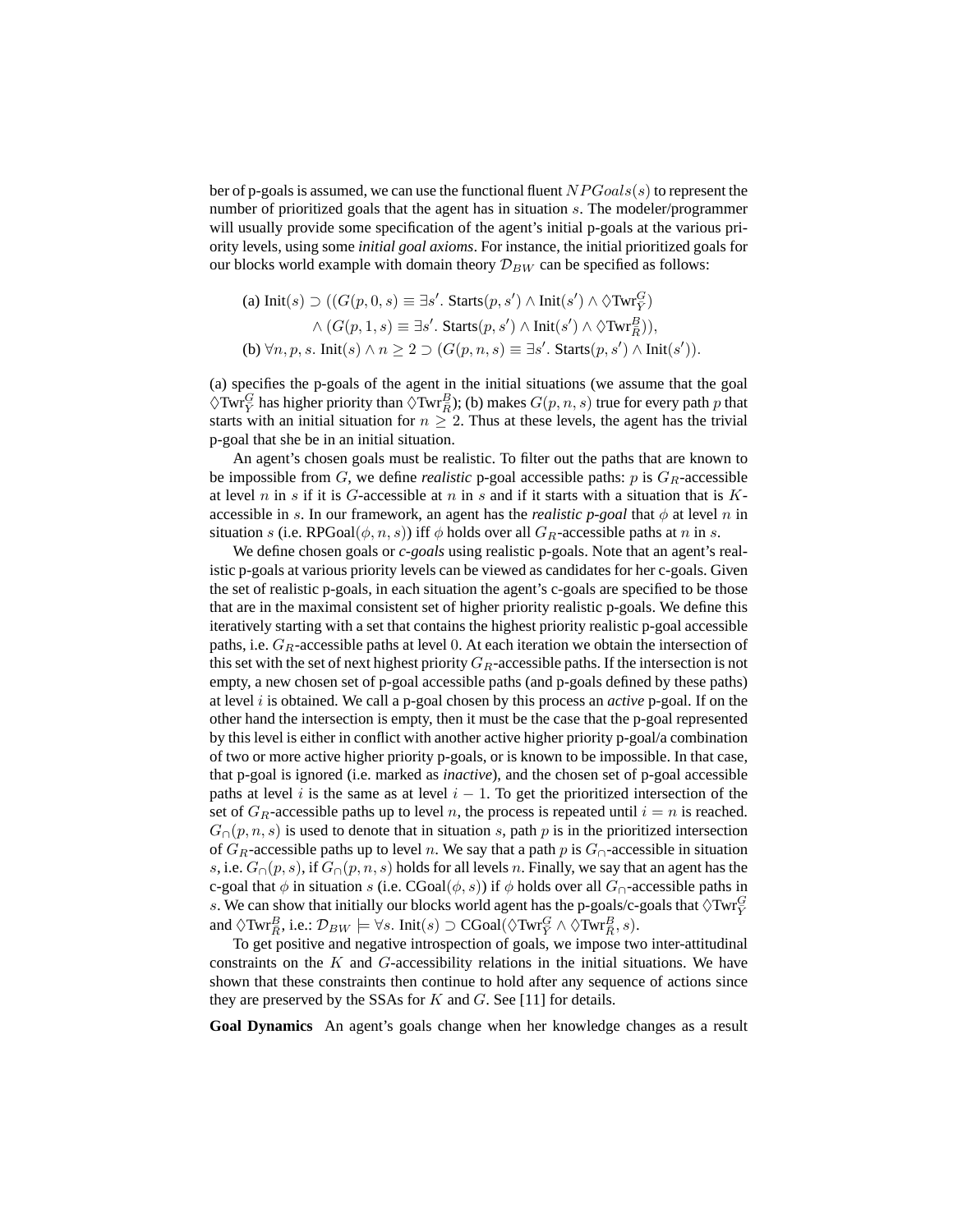of the occurrence of an action (including exogenous events), or when she adopts or drops a goal. There are two special actions, for *adopting a p-goal*  $\phi$  *at some level* n and *dropping a p-goal*  $\phi$ ,  $adopt(\phi, n)$  and  $drop(\phi)$ , and a third action for *adopting a subgoal*  $\psi$  *relative to a supergoal*  $\phi$ , *adoptRT*( $\psi$ ,  $\phi$ ).

The dynamics of p-goals are specified using a SSA for  $G$  as follows (the agent's c-goals are automatically updated when her p-goals change). Firstly, to handle the occurrence of a non-adopt/drop action  $a$ , all p-goals are progressed to reflect the fact that this action has occurred. Secondly, to handle adoption of a p-goal  $\phi$  at level m, a new formula containing the p-goal is added to the agent's goal hierarchy at  $m$ . To be precise, in addition to progressing all p-goals at all levels, a new level containing the p-goal that  $\phi$  is inserted at m and all current levels with priority greater or equal to m are pushed one level down the hierarchy. Finally, to handle the dropping of a p-goal  $\phi$ , the levels that imply the dropped goal in the agent's goal hierarchy are replaced by the trivial formula that the history of actions in the current situation has occurred, and thus the agent no longer has the p-goal that  $\phi$ . See [13] for details.

**Handling Subgoals** We also handle subgoal adoption and model the dependencies between goals and the subgoals and plans adopted to achieve them. The latter is important since subgoals and plans adopted to bring about a goal should be dropped when the parent goal becomes impossible, or is dropped. We handle this as follows: adopting a subgoal  $\psi$  relative to a parent goal  $\phi$  adds a new p-goal that contains *both this subgoal and this parent goal*, i.e.  $\psi \wedge \phi$ . This ensures that when the parent goal is dropped, the subgoal is also dropped, since when we drop the parent goal  $\phi$ , all the p-goals at all G-accessibility levels that imply  $\phi$  including  $\psi \wedge \phi$  are also dropped. Note that the parent goal  $\phi$  could be a p-goal at multiple levels. We assume that the subgoal  $\psi$  is always adopted w.r.t. the *highest priority supergoal level*, i.e. the highest priority level where  $\phi$  holds. Also, the subgoal  $\psi$  is always adopted at the level immediately below the supergoal  $\phi$ 's level. The reason for doing this is that since  $\psi$  is a means to the end  $\phi$ , they should have similar priorities.  $\psi$  is said to be a subgoal of  $\phi$  in situation s (i.e. SubGoal( $\psi$ ,  $\phi$ , s)) iff there is a G-accessibility level n in s such that  $\phi$  is a p-goal at n while  $\psi$  is not, and for all G-accessibility levels in s where  $\psi$  is a p-goal,  $\phi$  is also a p-goal. See [15, 11] for details of our formalization of subgoals.

**Prioritized Goals for Committed Agents** The formalization of prioritized goal dynamics in [13] ensures that the agent always tries to optimize her chosen goals. She will abandon a c-goal  $\phi$  if an opportunity to commit to a higher priority but inconsistent with  $\phi$  goal arises. As such, our account in [13] displays an idealized form of rationality. This is in contrast to Bratman's [1] practical rationality that takes into consideration the resource-boundedness of real world agents. According to Bratman, intentions limit the agent's reasoning as they serve as a *filter for adopting new intentions*. However, the agent is allowed to override this filter in some cases, e.g. when adopting  $\phi$  increases her utility considerably. The framework in [13] can be viewed as a theory of intention where the filter override mechanism is always triggered.

Note that, in that framework, the agent's c-goals are very dynamic. For instance, as mentioned earlier, a currently inactive p-goal  $\phi$  may become active at some later time, e.g. if a higher priority active c-goal that is currently blocking  $\phi$  (as it is inconsistent with  $\phi$ ) becomes impossible. This also means that another currently active c-goal  $\psi$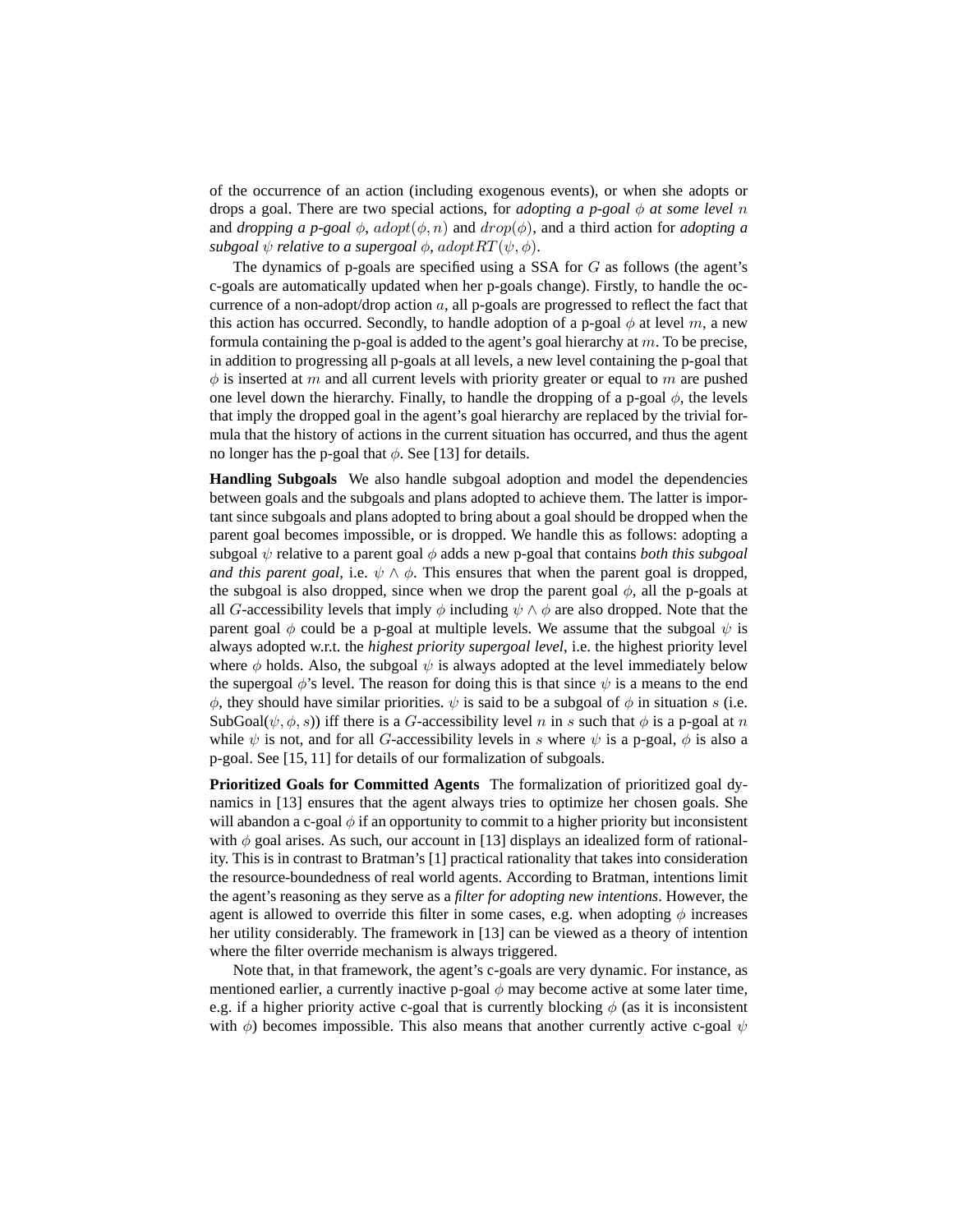may as a result become inactive, not because  $\psi$  has become impossible, was achieved, or was dropped, but due to the fact that  $\psi$  has lower priority than and is inconsistent with the newly activated goal  $\phi$  (see [13] for a concrete example).

Such very dynamic c-goals/intentions are problematic as a foundation for an APL, as the agent spends a lot of effort in "recomputing" her intentions and plans to achieve them, and her behavior becomes hard to predict for the programmer. To avoid this, here we use a modified version of our formalization in [13] that eliminates the filter override mechanism altogether so that agents' p-goals/desires are dropped as soon as they become inactive. We can do this with the following simple changes: (1) we require that initially the agent knows that her p-goals are all possible and consistent with each other, (2) we don't allow the agent to adopt p-goals that are inconsistent with her current c-goals/intentions, and  $(3)$  we modify the SSA for G so that the agent's p-goals are dropped when they become impossible or inconsistent with other higher priority cgoals. In the resulting "committed agent" framework, an agent's p-goals are much more dynamic than in the original framework. On the other hand, her c-goals are now much more persistent, and are simply the consequential closure of her desires, as these must now all be consistent with each other and with the agent's knowledge. The resulting model of goals is somewhat simplistic, but is sufficient in an APL context.

## **5 Agent Programming with Prioritized Goals**

Our proposed framework SR-APL combines elements from BDI APLs such as AgentSpeak [19] and from the ConGolog APL [6], which is defined on top of the situation calculus. In addition, to facilitate monitoring of goal achievement and performing plan failure recovery, we incorporate declarative goals in SR-APL. To specify the operational semantics of plans in SR-APL, we will use a subset of the ConGolog APL. This subset includes programming constructs such as primitive actions  $a$ , wait/test actions  $\Phi$ ?, sequence of actions  $\delta_1$ ;  $\delta_2$ , nondeterministic choice of arguments  $\pi v$ .  $\delta$ , nondeterministic iteration  $\delta^*$ , and concurrent execution of programs  $\delta_1 || \delta_2$ , to mention a few. Also, as in ConGolog, we will use  $\text{Trans}(\sigma, s, \sigma', s')$  to say that program  $\sigma$  in situation s can make a single step to reach situation s' with the program  $\sigma'$  remaining, and Final $(\sigma, s)$ to mean that the program  $\sigma$  may legally terminate in situation s. Finally,  $Do(\sigma, s, s')$ means that there is a terminating execution of program  $\sigma$  that starts in s and ends in s'.

**Components of SR-APL** First of all, we have a *set of axioms/theory* D specifying actions that can be done, the initial knowledge and (both declarative and procedural) goals of the agent, and their dynamics, as discussed in Section 3 and 4. Moreover, we also have a *plan library*  $\Pi$  with rules of the form  $\phi : \Psi \leftarrow \sigma$ , where  $\phi$  is a goal formula,  $\Psi$  is a knowledge formula, and  $\sigma$  is a plan; a rule  $\phi : \Psi \leftarrow \sigma$  means that if the agent has the c-goal that  $\phi$  and knows that  $\Psi$ , then she should consider adopting the plan that  $\sigma$ . The *plan language* for  $\sigma$  is a simplified version of ConGolog and includes the empty program nil, primitive actions a, waiting for a condition  $\Phi$ ?, sequence  $(\sigma_1; \sigma_2)$ , and the special action for subgoal adoption,  $adoptRT(\Diamond \Phi, \sigma)$ ; here  $\Diamond \Phi$  is a subgoal to be adopted and  $\sigma$  is the plan relative to which it is adopted.<sup>2</sup> While our account of

<sup>&</sup>lt;sup>2</sup> We use the ConGolog APL here because it has a situation calculus-based semantics that is well specified and compatible with our agent theory. We could have used any APL with these characteristics.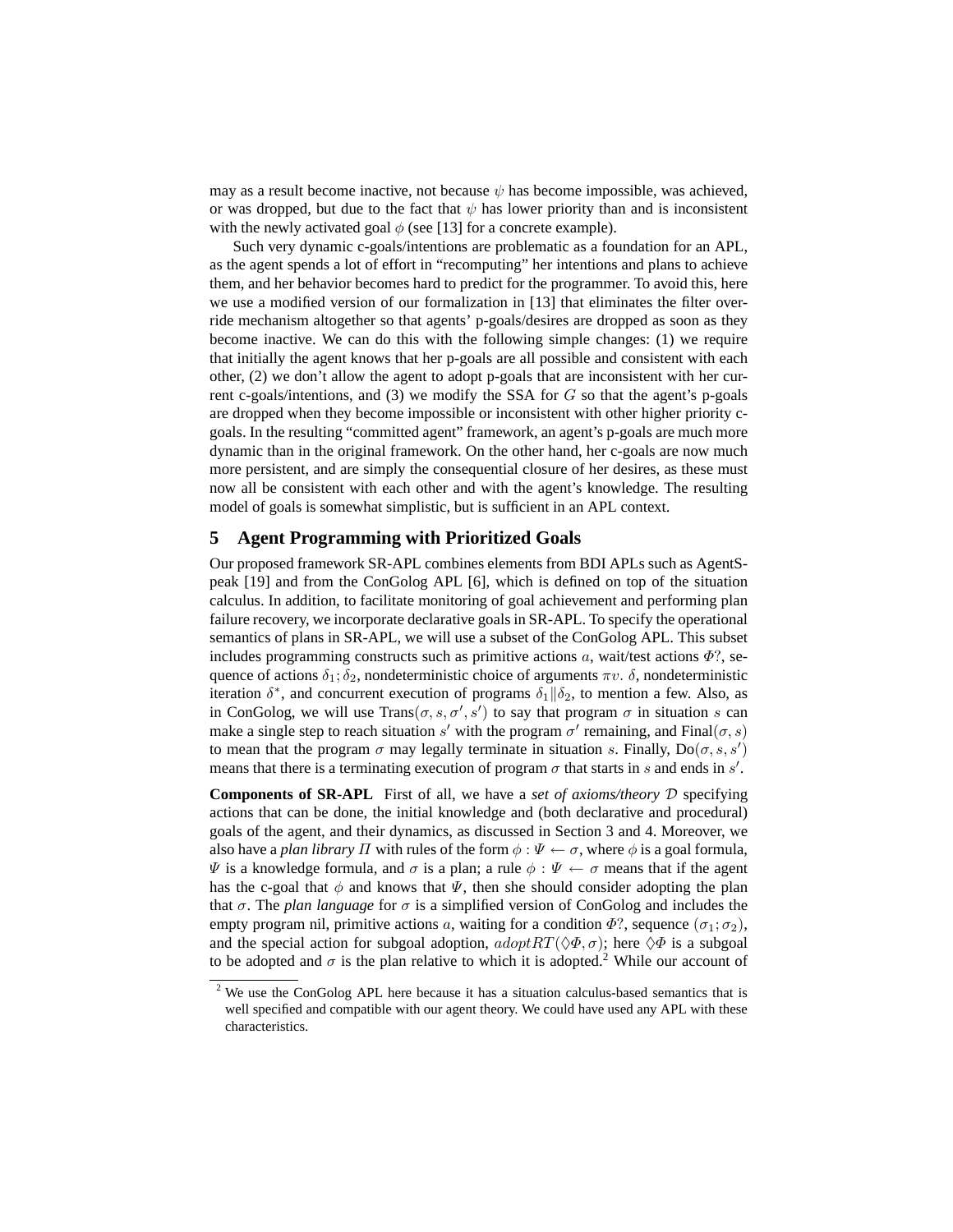goal change is expressive enough to handle arbitrary temporally extended goals, here we focus on achievement goals and procedural goals exclusively. We believe that extending our framework to support maintenance goals should be straightforward, since maintenance goals behave like additional constraints on the agent behavior in contrast to achievement goals for which the agent needs to plan for.

**Semantics of SR-APL** An SR-APL agent can work on multiple goals at the same time. Thus at any time, an agent might be committed to several plans that she will execute in an interleaved fashion. We use our situation calculus domain theory  $D$  to model *both adopted declarative goals and plans*. Initially D only contains declarative goals. As specified by the SSA for  $G, \mathcal{D}$  is updated by adding plans or other declarative goals to the agent's goal hierarchy when a transition rule (see below) makes the agent perform an  $adopt$  or  $adoptRT$  action. We ensure that an agent's declarative goals and adopted plans are consistent with each other and with the agent's knowledge. In our semantics, we specify this by ensuring that there is at least one possible course of actions (i.e. a path) known to the agent, and if she were to follow this path, she would end up realizing all of her declarative goals and executing all of her procedural goals.

One way of specifying an agent's commitment to execute a plan  $\sigma$  next in  $\mathcal D$  is to say that she has the intention that Starts $(s) \wedge \exists s'$ . OnPath $(s') \wedge Do(\sigma, s, s')$ , i.e. that each of her intention-accessible paths  $p$  is such that it starts with some situation  $s$ , it has the situation  $s'$  on it, and  $s'$  can be reached from s by executing  $\sigma$ . However, this does not allow for the interleaved execution of several plans, since Do requires that  $\sigma$ be executed before any other actions/plans.

A better alternative is to represent the procedural goal as Starts $(s) \wedge \exists s'$ . OnPath $(s') \wedge$  $DoAL(\sigma, s, s')$ , which says that the agent has the intention to execute *at least* the program  $\sigma$  next, and possibly more.  $DoAL(\sigma, s, s')$  holds if there is an execution of program  $\sigma$ , possibly interleaved with other actions by the agent herself, that starts in situation s and ends in  $s'$ , which we define as:<sup>3</sup>

 $\text{DoAL}(\sigma, s, s') \doteq \text{Do}(\sigma \| (\pi a. \text{ Agent}(a) = agt?; a)^*, s, s').$ 

However, a new problem with this approach is that it allows the agent to procrastinate in the execution of the intended plans in  $D$ . For instance, suppose that the agent has the p-goal at priority level  $n_1$  to execute the program  $\sigma_1$  and at level  $n_2$  to execute  $\sigma_2$ next. Then, according to our definition of DoAL, the agent has the intention at level  $n_1$ to execute  $\sigma_1$  and at level  $n_2$  to execute  $\sigma_2$ , possibly concurrently with other actions next, since we use DoAL to specify those goals. The "other actions" at level  $n_1$  ( $n_2$ , respectively) are meant to be actions from the plan  $\sigma_2$  ( $\sigma_1$ , respectively). However, nothing requires that the additional actions that the agent might execute are indeed from  $\sigma_2(\sigma_1)$ , respectively), and thus this allows her to perform actions that are unnecessary as long as they do not perturb the execution of  $\sigma_1$  and  $\sigma_2$ .

To deal with this, we include an additional component, a *procedural intention-base*  $\Gamma$ , to an SR-APL agent.  $\Gamma$  is a list of plans that the agent is currently actively pursuing. To avoid procrastination, we will require that any action that the agent actually performs

<sup>&</sup>lt;sup>3</sup> We will use this construct to specify the procedural goals of an agent  $agt$ . Note that, while our theory supports exogenous actions performed by other agents, we assume that all actions in the plans of  $agt$  that specify her behavior must be performed by  $agt$  herself.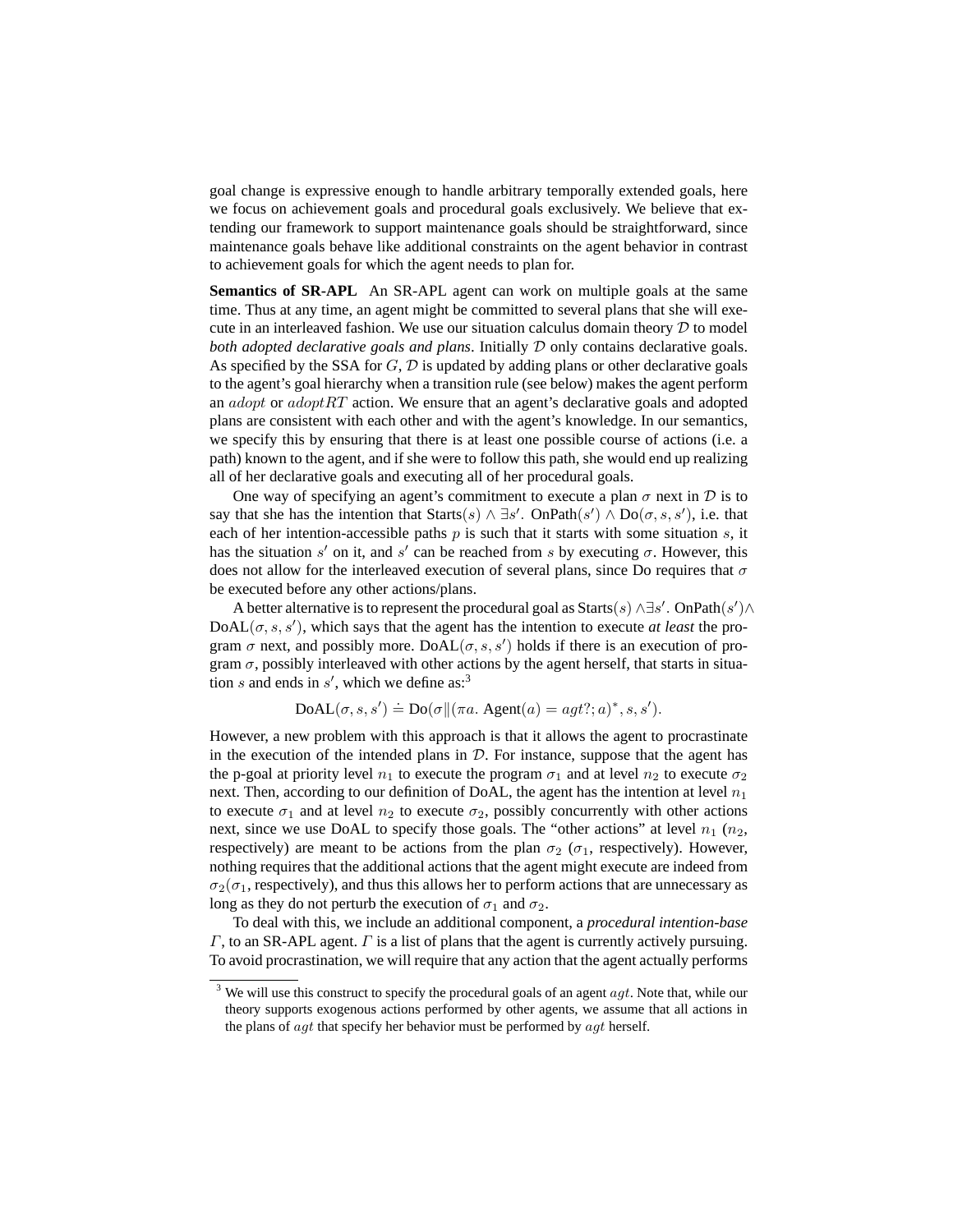comes from  $\Gamma$  (as specified in the transition rule  $A_{step}$  below). In the following, we will use  $\Gamma^{\parallel}$  to denote the concurrent composition of the programs in  $\Gamma^{\perp}$ 

 $\Gamma^{\parallel}$  = **if** ( $\Gamma$  = [nil]) **then** nil **else** First( $\Gamma$ )||(Rest( $\Gamma$ ))<sup>||</sup>.

In SR-APL, a *program configuration*  $\langle \sigma, s \rangle$  is a tuple consisting of a program  $\sigma$  and a ground situation s. An *agent configuration* on the other hand is a tuple  $\langle \Gamma, s \rangle$  that consists of a list of plans  $\Gamma$  and a ground situation s. The initial agent configuration is  $\langle \nabla f|nil\rangle, S_0\rangle$ . Although strictly speaking an agent configuration includes the knowledge and the goals of the agent, these can be obtained from the (fixed) theory  $D$  and the situation in the configuration.

The semantics of SR-APL are defined by a two-tier transition system. *Programlevel transition rules* specify how a program written in our plan language may evolve. On top of this, we use *agent-level transition rules* to specify how an SR-APL agent may evolve. Our program-level transition rules are simply a subset of the ConGolog transition rules. We use  $\langle \sigma, s \rangle \rightarrow \langle \sigma', s' \rangle$  as an abbreviation for Trans $(\sigma, s, \sigma', s')$ .

**Agent-Level Transition Rules** These transition rules are given in Table 1 and are similar to those of a typical BDI APL.<sup>5</sup> First of all, we have a rule  $A_{sel}$  for *selecting and adopting a plan* using the plan library  $\Pi$  for some realistic p-goal  $\Diamond \Phi$ . It states that if: (a) there is a rule in the plan library  $\Pi$  which says that the agent should adopt an instance of the plan  $\sigma$  if she has  $\Diamond \Phi$  as her p-goal and knows that some instance of  $\Psi$ , (b)  $\Diamond \Phi$  is a realistic p-goal with priority n in s for which the agent hasn't yet adopted any subgoal, (c) the agent knows in s that  $\Psi'$ , (d)  $\theta$  unifies  $\Psi$  and  $\Psi'$ , and (e) the agent does not intend not to adopt  $DoAL(\sigma\theta)$  w.r.t.  $\Diamond\Phi$  next, then she can adopt the plan  $\sigma\theta$ , adding  $DoAL(\sigma\theta)$  as a subgoal of  $\Diamond\Phi$  to her goals in the theory D, and adding  $\sigma\theta$  to  $\Gamma$ (here Handled( $\phi$ , s) is defined as  $\exists \psi$ . SubGoal( $\psi$ ,  $\phi$ , s)).

We can show that if an agent does not have the c-goal in s not to adopt a subgoal  $\psi$ w.r.t. a supergoal  $\phi$ , then she does not have the c-goal that  $\neg \psi$  next in s, i.e.:

#### **Theorem 1.**

$$
\mathcal{D} \models \neg CGoal(\neg \exists s'. Do(adoptRT(\psi, \phi), now, s'), s) \supset
$$
  

$$
\neg CGoal(\neg \exists s', p'. \text{Starts}(s') \land \text{Suffix}(p', do(adoptRT(\psi, \phi), s')) \land \psi(p'), s).
$$

Theorem 1 and condition (e) above imply that the agent does not have the c-goal not to execute  $\sigma\theta$  concurrently with  $\Gamma^{\parallel}$  and possibly other actions next, i.e.:

(i). 
$$
\neg \text{CGoal}(\neg \exists s', s'' \text{. Do}(\text{adopt}RT(\text{DoAL}(\sigma \theta), \Diamond \Phi), \text{now}, s')
$$
  
  $\land \text{DoAL}(\sigma \theta \parallel \Gamma^{\parallel}, s', s''), s).$ 

<sup>4</sup> We will use various standard list operations, e.g. First (representing the first item of a list), Rest (representing the sublist that contains all but the first item of a list), Cons (for constructing a new list from an item and a list), Member (for checking membership of an item within a list), Remove (for removing a given item from a list), Replace (for replacing a given item with another item in a list), etc.

<sup>&</sup>lt;sup>5</sup> We use CGoal( $\exists s'$ . DoAL( $\sigma, now, s'$ ), s) or simply CGoal(DoAL( $\sigma$ ), s) as a shorthand for  $CGoal(\exists s'. \text{ starts}(now) \land \text{OnPath}(s') \land \text{DoAL}(\sigma, now, s'), s).$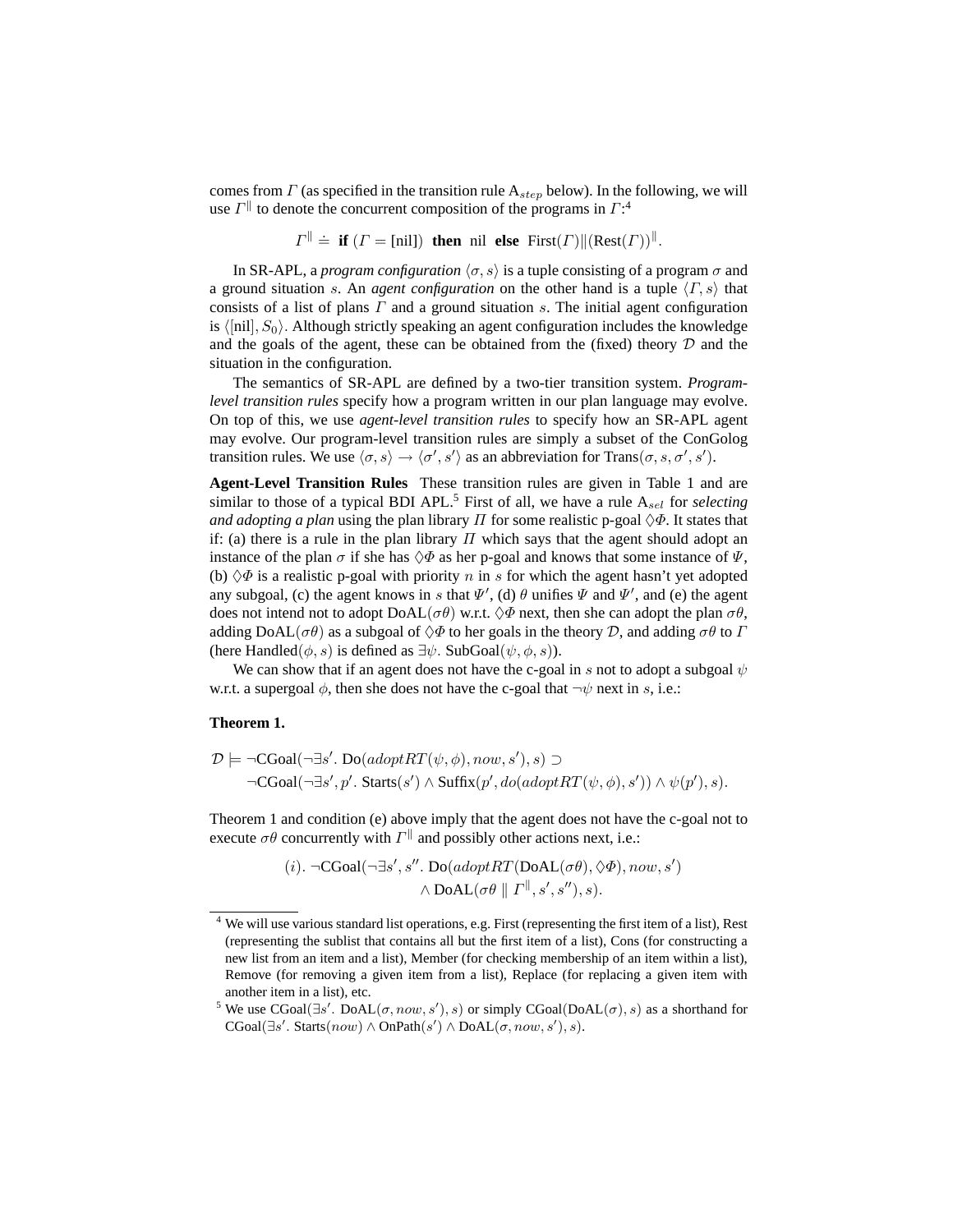**Table 1.** Agent Transition Rules

| $(A_{sel})$   | Member( $\Diamond \Phi : \Psi \leftarrow \sigma, \Pi$ ), $\mathcal{D} \models \text{RPGoal}(\Diamond \Phi, n, s)$ ,<br>$\mathcal{D} \models \neg \text{Handled}(\Diamond \Phi, s) \land \text{Know}(\Psi', s), \text{ mgu}(\Psi, \Psi') = \theta,$<br>$\mathcal{D} \models \neg CGoal(\neg \exists s'. Do(adoptRT(DoAL(\sigma\theta), \Diamond \Phi), now, s'), s)$<br>$\langle \Gamma, s \rangle \Rightarrow \langle \text{Cons}(\sigma \theta, \Gamma), do (adopt RT(\text{DoAL}(\sigma \theta), \Diamond \Phi), s) \rangle$ |
|---------------|--------------------------------------------------------------------------------------------------------------------------------------------------------------------------------------------------------------------------------------------------------------------------------------------------------------------------------------------------------------------------------------------------------------------------------------------------------------------------------------------------------------------------------|
| $(A_{step})$  | Member( $\sigma$ , $\Gamma$ ), $\mathcal{D} \models$ RPGoal(DoAL( $\sigma$ ), $n, s$ ),<br>$\mathcal{D} \models \langle \sigma, s \rangle \rightarrow \langle \sigma', do(a, s) \rangle \land \neg CGoal(\neg \exists s'. Do(a, now, s'), s)$<br>$\overline{\langle \Gamma, s \rangle \Rightarrow \langle \text{Replace}(\sigma, \sigma', \Gamma), d o(a, s) \rangle}$                                                                                                                                                         |
| $(A_{exo})$   | $\mathcal{D} \models \text{Exo}(a) \land \text{Poss}(a, s)$<br>$\langle \Gamma, s \rangle \Rightarrow \langle \Gamma, do(a, s) \rangle$                                                                                                                                                                                                                                                                                                                                                                                        |
| $(A_{clean})$ | Member( $\sigma$ , $\Gamma$ ), $\mathcal{D} \models \neg \exists n$ . RPGoal(DoAL( $\sigma$ ), $n$ , $s$ )<br>$\langle \Gamma, s \rangle \Rightarrow \langle$ Remove $(\sigma, \Gamma), s \rangle$                                                                                                                                                                                                                                                                                                                             |
|               | $\mathcal{D} \models \neg \exists s'. \langle \Gamma^\parallel, s \rangle \rightarrow \langle \Gamma', s' \rangle, \mathcal{D} \models \neg \text{Final}(\Gamma^\parallel, s),$                                                                                                                                                                                                                                                                                                                                                |
|               | For all $\sigma$ s.t. Member $(\sigma, \Gamma)$ we have:<br>$\mathcal{D} \models \exists n. \text{ RPGoal}(\text{DoAL}(\sigma), n, s) \land \text{Handled}(\text{DoAL}(\sigma), s),$                                                                                                                                                                                                                                                                                                                                           |
|               | $\mathcal{D} \models \neg \text{CGoal}(\neg \exists s'.\ \text{Do}(\text{adopt}(\text{Do}(\vec{a}), \text{NPGoals}(s)), \text{now}, s'), s),$                                                                                                                                                                                                                                                                                                                                                                                  |
| $(A_{rep})$   | $\mathcal{D} \models \mathrm{Agent}(\vec{a}) = agt \wedge \mathrm{Do}(\vec{a}, s, s') \wedge \langle \Gamma^{\parallel}, s' \rangle \rightarrow \langle \Gamma', s'' \rangle$                                                                                                                                                                                                                                                                                                                                                  |
|               | $\langle \Gamma, s \rangle \Rightarrow \langle \text{Cons}(\vec{a}, \Gamma), do (adopt(\text{Do}(\vec{a}), NPGoals(s)), s) \rangle$                                                                                                                                                                                                                                                                                                                                                                                            |

Moreover, it can be shown that in our framework, an agent acquires the c-goal that  $\psi$ after she adopts it as a subgoal of  $\phi$  in s, provided that she has the realistic goal at some level n in s that  $\phi$ , and that she does not have the c-goal in s that  $\neg \psi$  next, i.e.:

#### **Theorem 2.**

$$
\mathcal{D} \models \exists n. \text{ RPGoal}(\phi, n, s) \land \neg \text{CGoal}(\neg \exists s', p'. \text{ starts}(s') \land \text{Suffix}(p', do(adoptRT(\psi, \phi), s')) \land \psi(p'), s) \supset \text{CGoal}(\psi, do(adoptRT(\psi, \phi), s)).
$$

From (b),  $(i)$ , and Theorem 2, we have that:

(ii). CGoal( $\exists s'$ . DoAL( $\sigma\theta \parallel \Gamma^{\parallel}$ , now, s'), do(adoptRT(DoAL( $\sigma\theta$ ),  $\Diamond\Phi$ ), s)).

(i) ensures that the adopted subgoal  $\sigma\theta$  is consistent with  $\Gamma^{\parallel}$  in the sense that they can be executed concurrently, possibly along with other actions in  $s$ . (ii) confirms that  $\sigma\theta$  is indeed intended after the *adoptRT* action has happened. Note that this notion of consistency is a weak one, since it does not guarantee that there is an execution of the program  $(\sigma \theta \parallel \Gamma^{\parallel})$  after the  $adoptRT$  action happens, but rather ensures that the program  $DoAL(\sigma \theta \parallel \Gamma^{\parallel})$  is executable. In other words,  $\sigma \theta$  and the programs in  $\Gamma$ *alone* might not be concurrently executable, and additional actions might be required. We'll come back to this issue later.

Secondly, we have a transition rule  $A_{step}$  for single stepping the agent program by *executing an intended action* from  $\Gamma$ . It says that if: (a) a program  $\sigma$  in  $\Gamma$  can make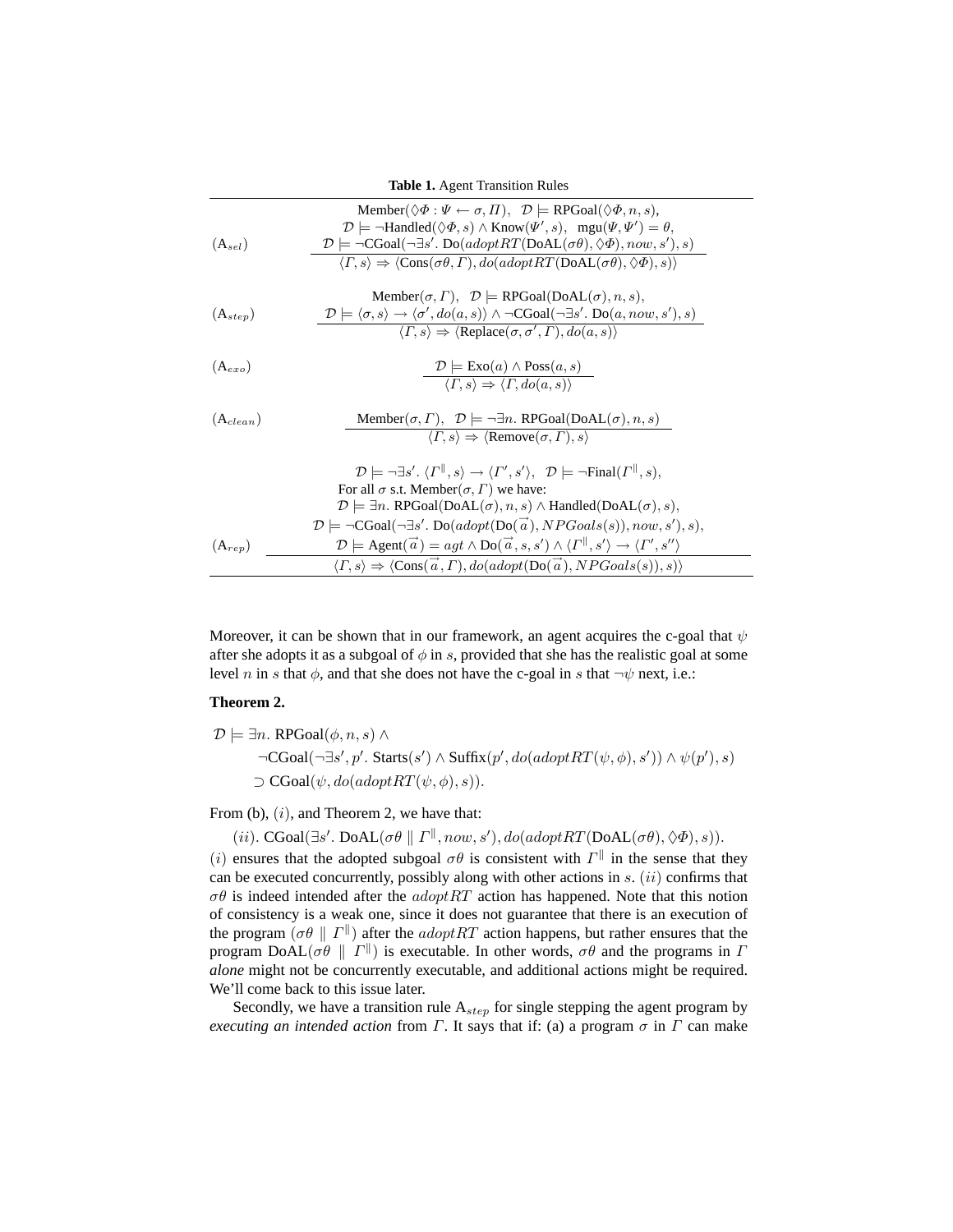a program-level transition in s by performing a primitive action  $a$  with program  $\sigma'$ remaining in  $do(a, s)$  afterwards, (b) DoAL( $\sigma$ ) is a realistic p-goal with priority n in s, and (c) the transition is consistent with the agent's goals in the sense that she does not have the c-goal not to execute a in s, then the agent can execute a, and  $\Gamma$  and s can be updated accordingly.

Once again we have a weak consistency requirement in condition (c) above. Ideally, we would have added to (c) that the agent can continue from  $do(a, s)$  in the sense that she does not have the c-goal not to execute the remaining program  $\sigma'$  concurrently with the other programs in  $\Gamma$  in  $do(a, s)$ , i.e. that  $\mathcal{D} \models \neg CGoal(\neg \exists s'. Do(a; (\sigma'$  $|| \Gamma ||$ ,  $now, s'$ , s). However, note that  $\Gamma$  may not be complete in the sense that it may include plans that have actions that trigger the adoption of subgoals, for which the execution of  $\Gamma^{\parallel}$  waits; but  $\Gamma$  does not have any adopted plans yet that can achieve these subgoals. Thus  $\Gamma^{\parallel}$  by itself might currently have no complete execution, and will only become completely executable when all such subgoals have been fully expanded.

For example, consider a new agent for our blocks world domain who has a goal to eventually build a 3 blocks tower, i.e.  $\Diamond 3$ Tower, where 3Tower  $\Rightarrow \exists b, b', b''$ . OnTbl(b)∧  $\text{On}(b', b) \wedge \text{On}(b'', b')$ . Also, in addition to the above rules, her plan library  $\Pi$  includes the following rule:

 $\Diamond$ 3Tower :  $[OnTbl(b) \land OnTbl(b') \land OnTbl(b'') \land b \neq b' \land b$ Clear(b)  $\land$  Clear(b'')  $\land$   $\neg$ Y(b)  $\land$  G(b')  $\land$  Y(b'')]  $\leftarrow \sigma_1$ , where  $\sigma_1 = adaptRT(\lozenge \text{Twr}_{\overline{Y}}^G, \text{DoAL}(\sigma_2)); \sigma_2$ , and  $\sigma_2 = \text{Twr}_{\overline{Y}}^G$ ?;  $stack(b'', b')$ .

This says that, if the agent knows about a non-yellow block  $b$ , a distinct green block  $b'$ , and a yellow block  $b''$  that are all clear and on the table, then her goal of building a 3 blocks tower can be fulfilled by adopting the plan that involves adopting the subgoal to eventually build a green non-yellow tower, waiting for the achievement of this subgoal, and then stacking  $b''$  on  $b'$ . Suppose that in response to  $\Diamond$ 3Tower, the agent adopted  $\sigma_1$ as above as a subgoal of this goal using the  $A_{sel}$  rule, and thus  $\sigma_1$  is added to  $\Gamma$ . In the next few steps, she will step through the adopted plan  $\sigma_1$ , executing one action at a time in an attempt to achieve her goal that  $\Diamond$ 3Tower.

Note that, in SR-APL, the hierarchical decomposition of a subgoal, e.g.  $\sigma_1$  above, is a two step process. In the first step, in response to the execution (via  $A_{step}$ ) of the  $adoptRT(\lozenge Twr_{\overline{Y}}^G, DoAL(\sigma_2))$  action in her plan  $\sigma_1$  in  $\Gamma$ , the agent adopts  $\lozenge Twr_{\overline{Y}}^G$  as a subgoal of executing the remaining program  $\sigma_2$ , possibly along with other actions, i.e. w.r.t.  $DoAL(\sigma_2)$ . Then in the second step, she uses the  $A_{sel}$  rule to select and adopt a plan for the subgoal  $\Diamond \text{Twr}_{\overline{Y}}^G$ . We assume that the subgoal  $\Diamond \text{Twr}_{\overline{Y}}^G$  must always be achieved before the supergoal. To do this, we suspend the execution of the supergoal by waiting for the achievement of the subgoal. This can be specified by the programmer by having the supergoal  $\sigma_2$  start with the wait action  $Twr_{\overline{Y}}^{\overline{G}}$ ? that waits for the subgoal to complete. But this means that  $\sigma_2$  (and thus  $\sigma_1$ ) by itself, i.e. without the DoAL construct, might not have a complete execution as it might get blocked when it reaches Twr $\frac{G}{Y}$ ?. Moreover, since  $\sigma_2$  is a member of  $\Gamma$ ,  $\Gamma^{\parallel}$  will have a complete execution only when all the subgoals in  $\Gamma$  have been fully expanded. To deal with this, we use a weak consistency check that does not perform full lookahead over  $\Gamma^{\parallel}$ . However, our semantics ensures that any action  $\alpha$  performed by the agent must not make the concurrent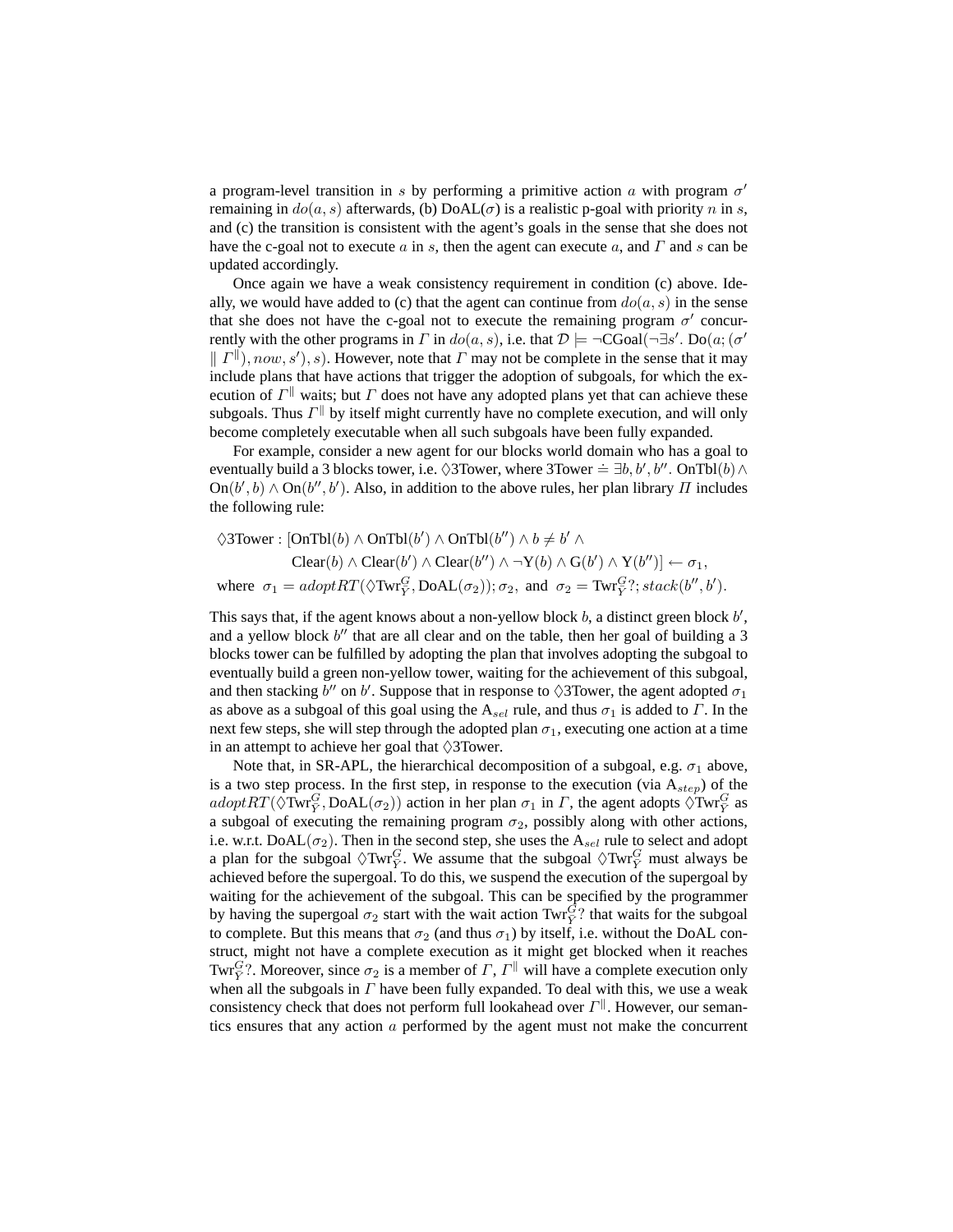execution of all the adopted plans of the agent possibly with other actions impossible, i.e. it must be consistent with  $\text{DoAL}(T^{\parallel})$ , since  $A_{step}$  requires that doing a must be consistent with all her DoAL procedural goals (and other concurrent declarative goals) in her goal hierarchy, i.e. that  $\mathcal{D} \models \neg CGoal(\neg \exists s'. Do(a, now, s'), s)$ .

Thirdly, we have a rule Aexo for *accommodating exogenous actions*, i.e. actions occurring in the agent's environment that are not under her control. When such an action a occurs in s, the agent must update her p-goals by progressing the situation component of her configuration to  $do(a, s)$ .

Fourthly, we use the Aclean rule for *dropping adopted plans from the procedural goal-base* Γ *that are no longer intended in the theory* D. It says that if there is a program  $\sigma$  in Γ, and executing  $\sigma$  possibly along with other actions is no longer a realistic pgoal, then  $\sigma$  should be dropped from  $\Gamma$ . This might be required when the occurrence of an exogenous action forces the agent to drop a plan by making it impossible to execute or inconsistent with her higher priority realistic p-goals. Recall that our theory automatically drops such plans from the agent's goal-hierarchy specified by D.

Finally, we have a rule A<sub>rep</sub> for *repairing an agent's plans in case she gets stuck*, i.e. when for all programs  $\sigma$  in  $\Gamma$ , the agent has the realistic p-goal that  $DoAL(\sigma)$ at some level n (and thus all of these  $DoAL(\sigma)$  are still individually executable and collectively consistent), but together they are not concurrently executable without some non- $\sigma$  actions in the sense that  $\Gamma^{\parallel}$  has no program-level transition in s. This could happen as a result of an exogenous action or as a side effect of our weak consistency check, as discussed below. The A<sub>rep</sub> rule says that if: (a)  $\varGamma^{\parallel}$  does not have a program level transition in s (which ensures that  $A_{step}$  can't be applied), (b)  $\varGamma^{\parallel}$  is not considered to be completed in s, (c) every program in  $\Gamma$  is currently a realistic p-goal that has been handled (which ensures that  $A_{clean}$  and  $A_{sel}$  can't be applied), (d) there is a sequence of actions  $\vec{a}$  that the agent does not intend not to execute next, and (e)  $\vec{a}$  repairs  $\Gamma$  in the sense that there is a program level transition of  $\Gamma^{\parallel}$  after  $\vec{a}$  has been executed in s, then in an attempt to repair  $\Gamma$ , the agent should adopt  $\vec{a}$  at the lowest priority level (i.e. at  $NP Goals(s)$ ).

Why do we need this rule? One reason is because the agent could get stuck due to the occurrence of an exogenous action  $e$ , e.g. when e makes the preconditions of a plan σ in Γ false; note that,  $DoAL(σ)$  might still be executable after the occurrence of e, e.g. if there is an action  $r$  (encoded by the DoAL construct) that can be used to restore the preconditions of  $\sigma$ .

Another reason repair may be needed is that we use partial lookahead when executing actions via  $A_{step}$ . For example, assume a domain with actions  $a, b$ , and  $r$ , all of which are initially possible. The execution of  $b$  makes the preconditions of  $a$  false, while that of r restores them. Our agent has two adopted plans,  $DoAL(a)$  and  $DoAL(b)$ in the theory D, and  $\Gamma = [a, b]$ . Note that b; a is not a valid execution of  $\Gamma^{\parallel}$ , since the execution of b breaks the preconditions of a. But b;  $r; a$  is indeed a valid execution of  $(DoAL(a) \wedge DoAL(b))$ . Since we only do partial consistency checking, our semantics allows the agent to perform  $b$  as the first action.<sup>6</sup> That is, to execute  $b$  using the  $A_{step}$  transition rule, we only need to ensure that b has a program-level transition in s

 $6$  Note that this does not mean that  $A_{step}$  allows the agent to perform an action that makes one of her goals impossible, e.g. to execute  $b$  when such a repair action  $r$  is not available.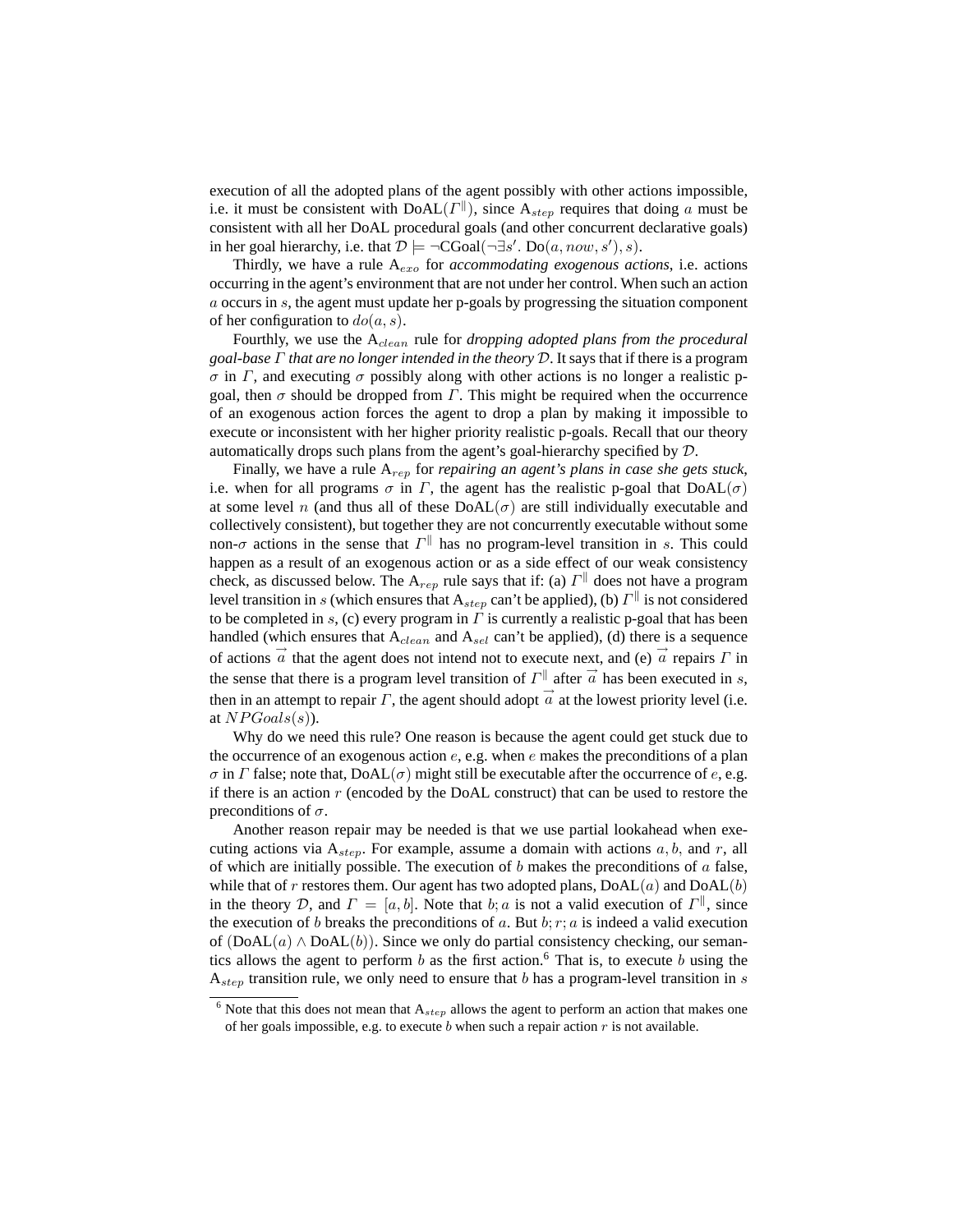and that this transition is consistent with the agent's goals in  $\mathcal{D}$ , i.e. with  $DoAL(a)$  and  $DoAL(b)$ , both of which hold. After the execution of b, the agent will get stuck, as there is no action in the progression of  $\Gamma$  that she can perform. To deal with this, we include the repair rule that makes the agent plan for and commit to a sequence of actions that can be used to repair  $\Gamma$ , which for our example is r. Note that, we could have avoided the need for repairing plans in this case by strengthening the conditions of the  $A_{sten}$  rule to do full lookahead by expanding all subgoals in  $\Gamma$ . However, this requires modeling the plan selection/goal decomposition process as part of the consistency check, which we leave for future work. We could have also relied on plan failure recovery techniques [28]. Finally, our repair rule does a form of conformant planning; more sophisticated forms of planning such as synthesizing conditional plans that include sensing actions could also be performed.

When the agent has complete information, there must be a repair plan available to the agent (whose actions can be performed by the agent herself) if her goals are consistent. In our framework, since the SSA for G drops all inconsistent goals/plans, the agent's p-goals are always consistent, and thus if complete information is assumed, it is always possible to repair the remaining plans. Consider our previous example: if the agent has  $DoAL(a)$  and  $DoAL(b)$  as her realistic p-goals,  $\Gamma = [a, b]$ , and if she has the c-goal not to execute an action from  $\Gamma^{\parallel}$  (i.e. CGoal(¬ $\exists s'$ .  $\langle \Gamma^{\parallel}, now \rangle \rightarrow \langle \Gamma', s' \rangle$ , s)), then it must be the case that she does not have the c-goal not to execute  $\Gamma^{\parallel}$  along with other actions (e.g. r), i.e.  $\neg \text{CGoal}(\neg \exists s'.\text{DoAL}(a||b, now, s'), s)$ . Otherwise, one of  $DoAL(a)$  or  $DoAL(b)$  would have been dropped by the SSA for G as an agent's p-goals are always consistent with each other. Thus there must be a plan  $\vec{a}$  that can repair  $\Gamma$ . Since the agent has complete information, this plan must work in all her epistemic alternatives (our repair rule does a form of conformant planning). Also, since by definition, the agent of the "other actions" in the DoAL construct is the agent herself, this means that she is also the agent of  $\vec{a}$ . If on the other hand the agent has only incomplete information, then a repair plan may need to perform sensing actions and branch on the results. We leave this kind of conditional planning for future work.

Also, note that this rule allows the agent to procrastinate in the sense that in addition to the plan that actually repairs  $\Gamma$ , she is allowed to adopt and execute actions that are unnecessary. This could be avoided by constraining the repair plan  $\vec{a}$ , e.g. by requiring it to be the shortest or the least costly plan etc. We leave this for future work.

In our operational semantics, we want to ensure that the procedural goals in  $\Gamma$  are consistent with those in the theory  $D$  before expansion of a subgoal/execution of an action occurs; so we assume that the  $A_{clean}$  rule has higher priority than  $A_{sel}$  and  $A_{step}$ . We can do this by adding appropriate preconditions to the antecedent of the latter, which we leave out for brevity.

To summarize, in SR-APL we formalize both declarative goals and plans uniformly in the same goal hierarchy specified by  $D$ . We maintain the consistency of adopted declarative and procedural goals by ensuring that there is at least one path known to the agent over which all of her adopted declarative goals hold and that encodes the concurrent execution of all of her adopted plans, possibly along with other actions. Whenever the agent's goals/plans become inconsistent due to some external interference, the successor-state axiom in  $D$  will drop some of the adopted goals/plans, respecting their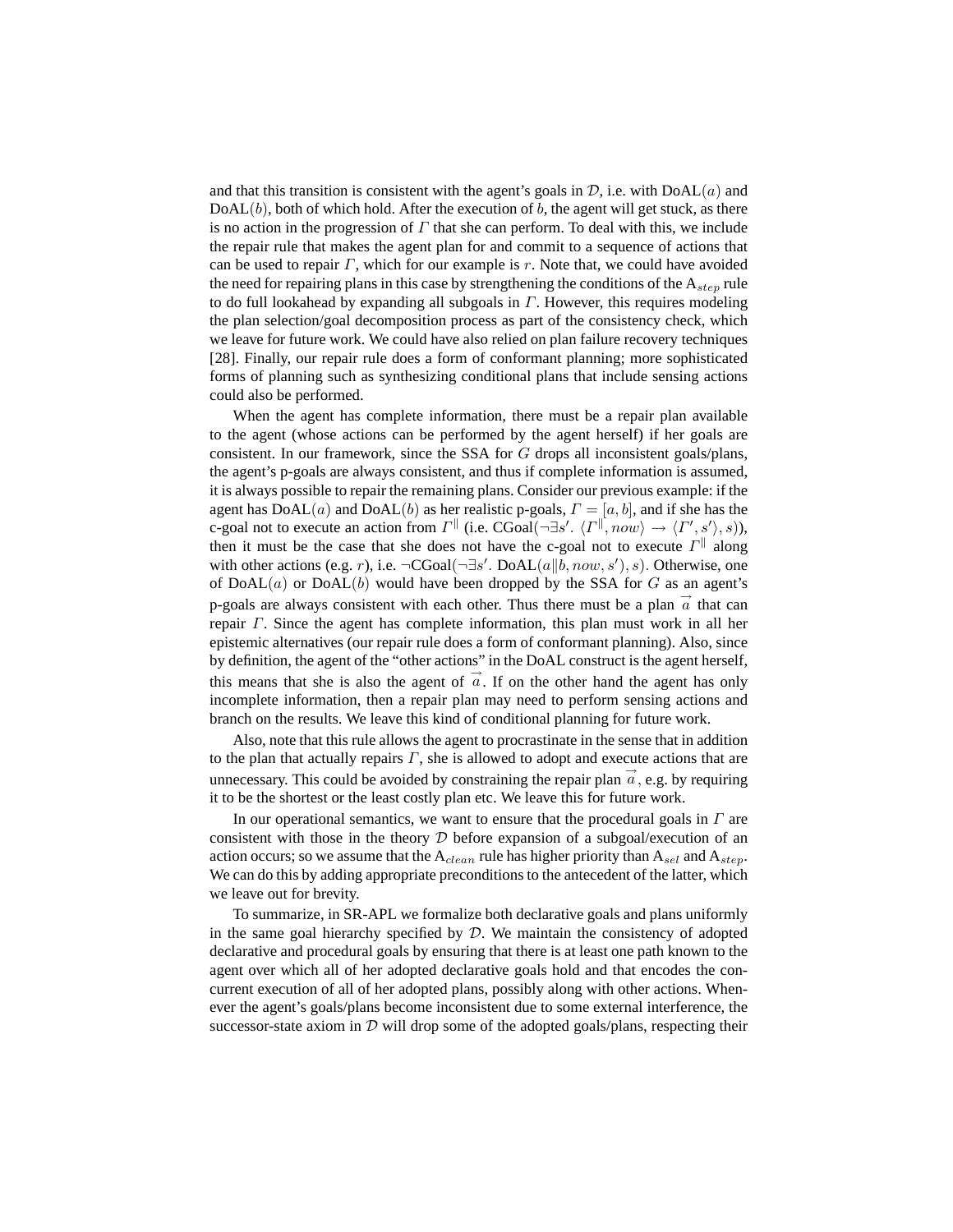priority, and consistency of the goal-base is automatically restored. We also have a procedural goal-base  $\Gamma$  containing the adopted plans in  $\mathcal{D}$ , whose sole purpose is to ensure that the agent does not procrastinate w.r.t. her adopted plans. The set of transition rules of SR-APL allows an SR-APL agent to select, adopt, and execute plans from the plan library and thus serves as SR-APL's practical reasoning component. While adopting plans and executing actions, we use a weak consistency check, and thus avoid searching over the entire plan-space while ensuring consistency. SR-APL also includes a repair rule that can be used to repair plans if the agent gets stuck (a) as a result of our weak consistency check (and lack of lookahead in plan selection), (b) due to external interferences, or (c) due to the existence of an adopted declarative goal for which there is no plan specified in the plan library.

Let us now define some useful notions of program execution in SR-APL. A *labeled execution trace* T *relative to a theory* D is a (possibly infinite) sequence of configurations  $\langle \Gamma_0, s_0 \rangle \stackrel{l_0}{\Rightarrow} \langle \Gamma_1, s_1 \rangle \stackrel{l_1}{\Rightarrow} \langle \Gamma_2, s_2 \rangle \stackrel{l_2}{\Rightarrow} \langle \Gamma_3, s_3 \rangle \stackrel{l_3}{\Rightarrow} \cdots$ , s.t.  $\Gamma_0 = \text{[nil]}, s_0 = S_0$  is the actual initial configuration, and for all  $\langle \Gamma_i, s_i \rangle$ , the agent level transition rule  $l_i$  can be used to obtain  $\langle \Gamma_{i+1}, s_{i+1} \rangle$ . Here  $l_i$  is one of  $A_{sel}$ ,  $A_{step}$ ,  $A_{exo}$ ,  $A_{clean}$ , and  $A_{rep}$ , and in the absence of exogenous actions,  $l_i$  can be one of  $A_{sel}$ ,  $A_{step}$ ,  $A_{clean}$ , and  $A_{rep}$ . We sometimes suppress these labels. A *complete trace* T *relative to a theory* D is a finite labeled execution trace relative to  $\mathcal{D}, \langle \Gamma_0, s_0 \rangle \stackrel{l_0}{\Rightarrow} \cdots \stackrel{l_{n-1}}{\Rightarrow} \langle \Gamma_n, s_n \rangle$ , s.t.  $\langle \Gamma_n, s_n \rangle$  does not have an agent level transition, i.e.  $\langle \Gamma_n, s_n \rangle \nRightarrow$ .

For our blocks world example, we can show that our SR-APL agent for this domain will not adopt inconsistent plans as seen in Section 2 and will in fact achieve all her goals. Note that, when arbitrary exogenous actions can occur, even the best laid plans can fail. Here we only consider the case of where exogenous actions are absent. We model this using the following axiom, which we call  $NoEx$   $\forall a. \neg ex$   $o(a)$ . Given this, we can show that:

**Proposition 1** (*a*). There exists a complete trace T relative to  $\mathcal{D}_{BW} \cup \{NoExo\}$ *for our blocks world program.* (*b*)*. For all such complete traces*  $\mathcal{T} = \langle \Gamma_0, s_0 \rangle \Rightarrow$  $\langle \Gamma_1, s_1 \rangle \Rightarrow \cdots \Rightarrow \langle \Gamma_n, s_n \rangle$ , we have:  $\mathcal{D}_{BW} \cup \{NoExo\} \models \text{Final}(\Gamma^{\parallel}_n, s_n) \wedge \text{Twr}_{\bar{Y}}^G(s_n) \wedge$  $\text{Twr}_{\bar{R}}^{B}(s_{n}).$  (*c*). There are no infinite traces relative to  $\mathcal{D}_{BW}\cup\{NoExo\}.$ 

Thus when exogenous actions cannot occur, any execution of our SR-APL blocks world agent achieves all her goals.

## **6 Rationality of SR-APL Agents**

We next prove some rationality properties that are satisfied by SR-APL agents. We only consider the case when exogenous actions do not occur. We could have considered exogenous actions, but in that case we would have to complicate the framework further, e.g. by assuming a fair environment that gives a chance to the agent to perform actions. Moreover, it is not obvious what rational behavior means in such contexts.

First of all, in each situation, for all domains  $D$  that are part of an SR-APL agent, the knowledge and c-goals/intentions as specified by  $D$  must be consistent:<sup>7</sup>

 $\frac{7}{7}$  This follows independently from the underlying agent theory.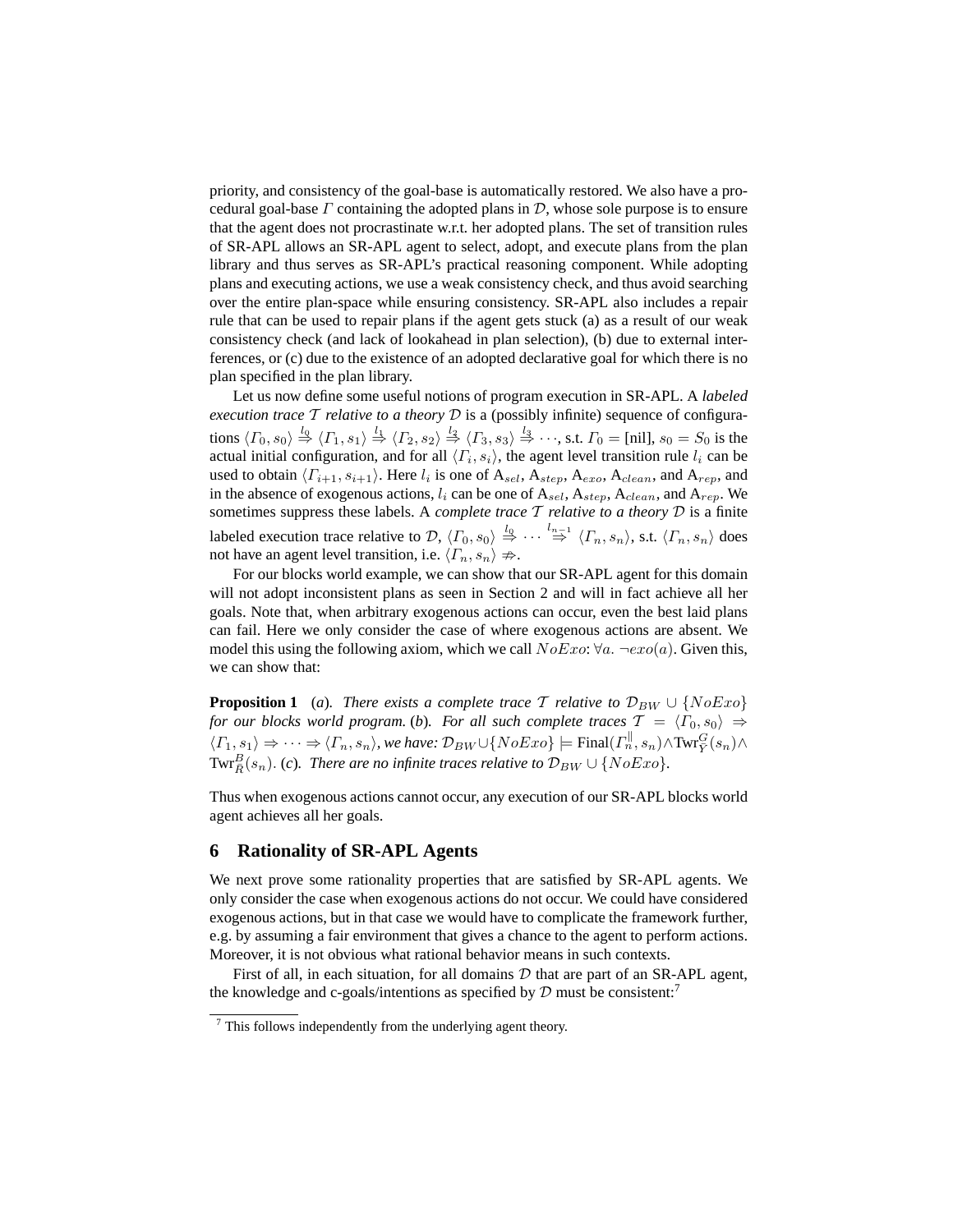#### **Theorem 3 (Consistency of Knowledge and CGoals).**

$$
\mathcal{D} \models \forall s. \ \neg \text{Know}(false, s) \land \neg \text{CGoal}(false, s).
$$

We can also show that the procedural goals in  $\Gamma$  and the declarative and procedural goals in the theory D ∪ {NoExo} remain consistent. Let's say that *the procedural goals in* Γ *are consistent with those in the theory* D *in situation* s *in a configuration*  $\langle \Gamma, s \rangle$  iff for all  $\sigma$  s.t. Member $(\sigma, \Gamma)$ , we have  $\mathcal{D} \models CGoal(DoAL(\sigma), s)$ . Also, define  $\mathcal{D}_{\vec{Exo}} \doteq \mathcal{D} \cup \{NoExo\}$ . We have that:

**Theorem 4 (Consistency of**  $\Gamma$  **and**  $\mathcal{D}_{\overline{Ex}o}$ ). If  $\mathcal{T} = \langle \Gamma_0, s_0 \rangle \Rightarrow \langle \Gamma_1, s_1 \rangle \Rightarrow \cdots \Rightarrow$  $\langle \Gamma_n, s_n \rangle$  *is a complete trace of an SR-APL agent w.r.t. a theory*  $\mathcal{D}_{E\bar{x}o}$ *, then for all i s.t.*  $0 \leq i < n$ , we have:

(a). If  $s_{i+1} = do(a, s_i)$  *for some a, then the procedural goals in*  $\Gamma_i$  *are consistent with those in the theory*  $\mathcal{D}_{E\bar{x}o}$  *in*  $s_i$ *,* 

(b). If  $s_i = s_{i+1}$ , then there exists j s.t.  $0 < i < j \le n$  and the goals in  $\Gamma_i$  are *consistent with those in the theory*  $D_{E_{x0}}$  *in*  $s_j$ *,* 

(c). The procedural goals in  $\Gamma_n$  are consistent with those in the theory  $\mathcal{D}_{E_{x0}}$  in  $s_n$ .

 $(a)$  and  $(c)$  are self-explanatory.  $(b)$  shows that whenever there is some procedural goal in  $\varGamma_i$  that is not a goal w.r.t. the theory  $\mathcal{D}_{\vec{Ex}o}$ , the  $\mathrm{A}_{clean}$  rule will remove it from  $\varGamma_i$ , and eventually consistency is restored.<sup>8</sup> It follows from Theorem 4 that in all configurations  $\langle \Gamma, s \rangle$  where the plans in  $\Gamma$  are consistent with those in the theory  $\mathcal{D}_{E\bar{x}o}$  in s, the agent intends to execute the programs in  $\Gamma$  concurrently starting in  $s$ , possibly with other actions, i.e.  $\mathcal{D}_{E\bar{x}o} \models \text{CGoal}(\exists s'.\text{DoAL}(I^{\parallel}, now, s'), s).$ 

Finally, our agents evolve in a rational way:

**Theorem 5 (Rationality of Actions in a Trace).** *If*  $\mathcal{T} = \langle \Gamma_0, s_0 \rangle \stackrel{l_0}{\Rightarrow} \langle \Gamma_1, s_1 \rangle \stackrel{l_1}{\Rightarrow}$  $\cdots \stackrel{l_{n-1}}{\Rightarrow} \langle \varGamma_n, s_n \rangle$  is a trace of an SR-APL agent relative to a theory  $\mathcal{D}_{E\overline{x}o}$ , then for all  $i$ *s.t.* 0 < *i* ≤ *n and*  $s_i = do(a, s_{i-1})$ *, we have:* 

 $(a)$ .  $\mathcal{D}_{E\bar{x}o} \models \neg \text{CGoal}(\neg \exists s'.\ \text{Do}(a, now, s'), s_{i-1}).$ (b). *If*  $l_{i-1} = A_{step}$  then  $\mathcal{D}_{Ex} \models \text{CGoal}(\exists s'.\text{DoAL}(a, now, s'), s_{i-1}).$ (c).  $\mathcal{D}_{E_{TO}} \models \forall \phi, \psi, n. a = adoptRT(\psi, \phi) \lor a = adopt(\psi, n) \supset$  $\neg \text{CGoal}(\neg \exists s', p'. \text{Starts}(s') \land \text{Suffix}(p', do(a, s')) \land \psi(p'), s_{i-1}).$ 

This states that SR-APL is sound in the sense that any trace produced by the APL semantics is consistent with the agent's chosen goals. To be precise, (a) if an SR-APL agent performs the action  $a$  in situation  $s_{i-1}$ , then it must be the case that she does not have the intention not to execute a next in  $s_{i-1}$ . Moreover, (b) if a is performed via  $A_{step}$ , then a is indeed intended in  $s_{i-1}$  in the sense that she has the intention to execute a possibly along with some other actions next. Finally,  $(c)$  if a is the action of adopting a subgoal  $\psi$  w.r.t. a supergoal  $\phi$  or that of adopting a goal  $\psi$  at some level n, then the agent does not have the c-goal in  $s_{i-1}$  not to bring about  $\psi$  next.

<sup>&</sup>lt;sup>8</sup> Recall that applications of  $A_{clean}$  do not change situations.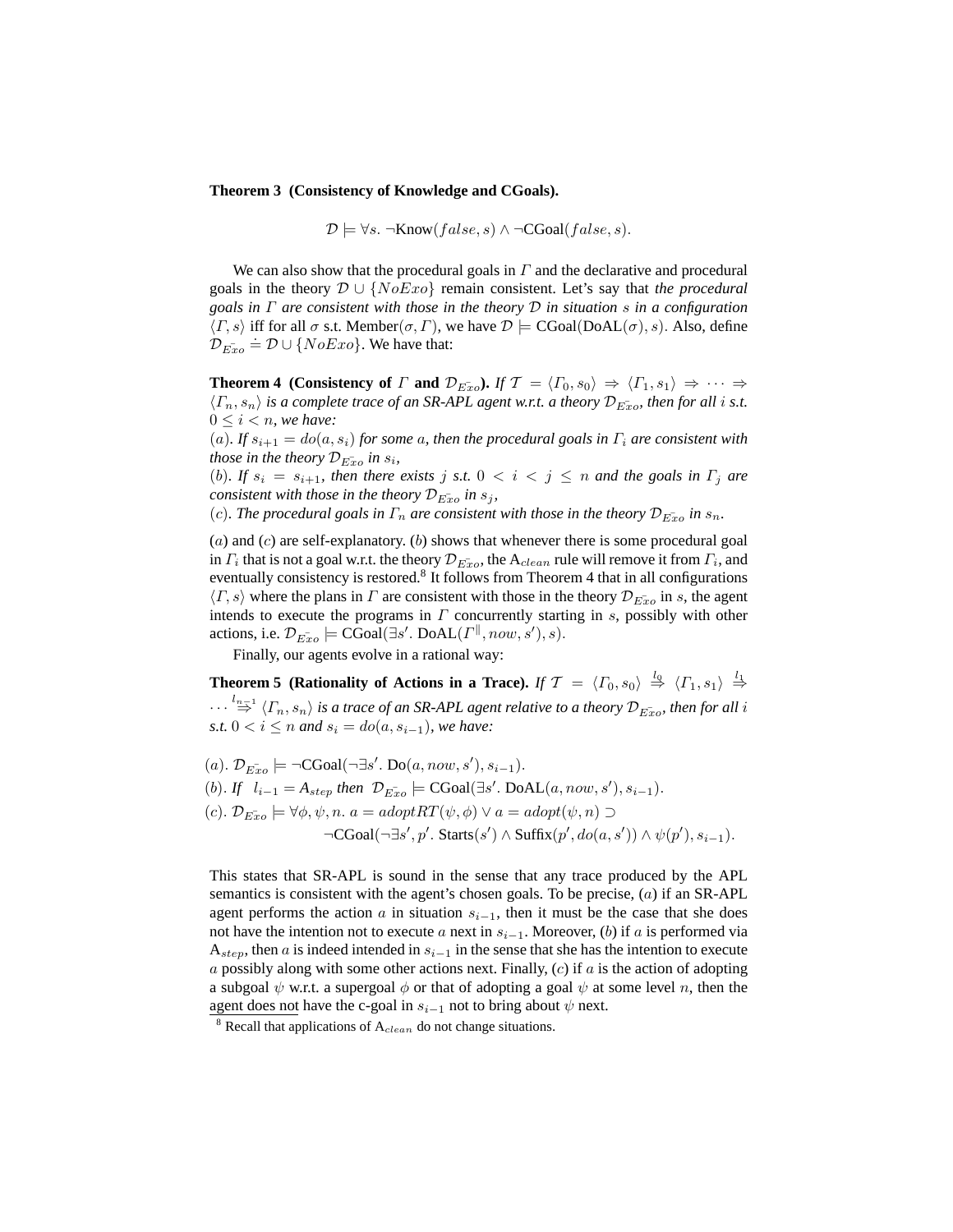## **7 Discussion and Conclusion**

Based on a "committed agent" variant of our rich theory of prioritized goal/subgoal dynamics [13], we developed a specification of an APL framework that handles prioritized goals and maintains the consistency of adopted declarative and procedural goals. We also showed that an agent specified in this language satisfies some strong rationality properties. While doing this, we addressed some fundamental questions about rational agency. We model an agent's concurrent commitments by incorporating the DoAL construct in her adopted plans, which allows her to be open towards future commitments to plans, using a procedural goal-base  $\Gamma$  to prevent procrastination. We formalized a weak notion of consistency between goals and plans that does not require the agent to expand all adopted goals while checking for consistency.

While SR-APL agents rely on a user-specified plan library, they can achieve a goal even if such plans are not specified. Indeed the  $A_{rep}$  rule can be used as a first principles planner for goals that can be achieved using sequential plans. Thus, given a goal  $\Diamond \Phi$ , all the programmer needs to do to trigger the planner is to add a plan of the form  $(\Diamond \Phi : true \leftarrow \Phi$ ?) to the plan library  $\Pi$ . Since the program  $\Phi$ ? is neither executable nor final, it will eventually trigger the  $A_{rep}$  rule, which will make the agent adopt a sequence of actions to achieve  $\Phi$ .

Here, we focused on developing an expressive agent programming framework that yields a rational/robust agent without worrying about tractability. Thus our framework is a specification and model of an ideal APL rather than a practical APL. In the future, we would like to investigate restricted versions of SR-APL that are practical, with an understanding of how they compromise rationality. We think this can be done. For instance if we assume a finite domain, then reasoning with the underlying theory should be decidable. We could adapt techniques from partial order planning such as summary information/causal links to support consistency maintenance. We could also simply find a global linear plan and cache it, using summary information to revise it when necessary. There are some controller synthesis techniques that can deal with temporally extended goals [18, 2].

Also, it would be desirable to study a version where the agent fully expands an abstract plan and checks its executability before adopting it. Finally, while our underlying agent theory supports arbitrary temporally extended goals, in SR-APL we only consider achievement goals. We would like to relax this in the future.

## **References**

- 1. M. E. Bratman. *Intentions, Plans, and Practical Reason*. Harvard University Press, Cambridge, MA, USA, 1987.
- 2. D. Calvanese, G. De Giacomo, and M. Y. Vardi. Reasoning about Actions and Planning in LTL Action Theories. In *Proc. KR'02*, pages 593–602, 2002.
- 3. B. J. Clement and E. H. Durfee. Theory for Coordinating Concurrent Hierarchical Planning Agents Using Summary Information. In *Proc. AAAI'99*, pages 495–502, 1999.
- 4. B. J. Clement, E. H. Durfee, and A. C. Barrett. Abstract Reasoning for Planning and Coordination. *J. of Artificial Intelligence Research*, 28:453–515, 2007.
- 5. M. Dastani. 2APL: A Practical Agent Programming Language. *J. of AAMAS*, 16(3):214–248, 2008.